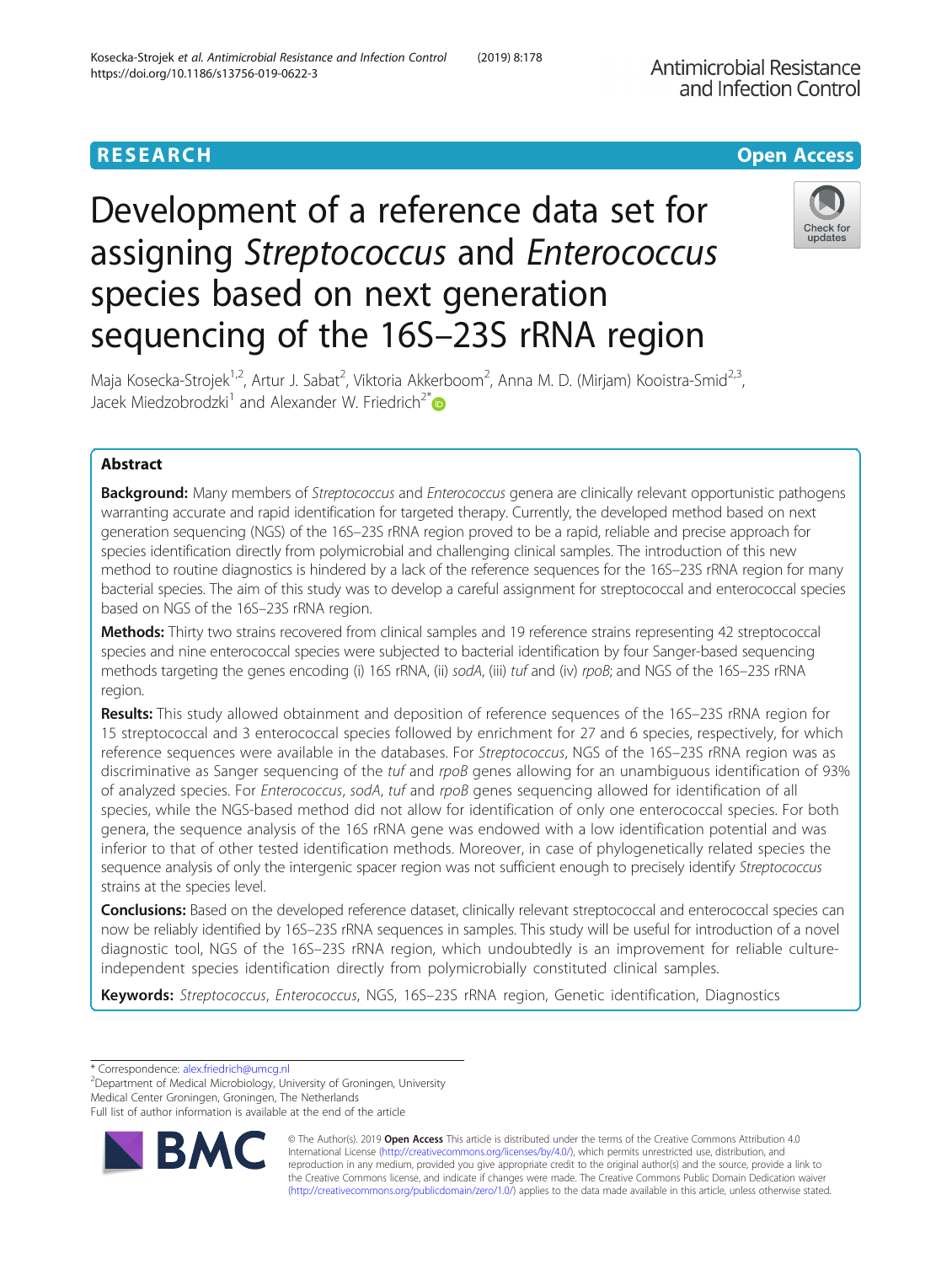# Background

The genus *Streptococcus* consists of Gram positive bacteria including a numerous clinically significant species which are responsible for wide variety of infections in human and animals with a different manifestation and course [[1\]](#page-12-0). To date, nearly 129 Streptococcus and 58 Enterococcus species have been identified ([\[2](#page-12-0)–[4](#page-12-0)] [http://](http://www.bacterio.net/streptococcus.html) [www.bacterio.net/streptococcus.html](http://www.bacterio.net/streptococcus.html)), but these numbers undergo constant modification. Streptococci are capable to colonize human and animal mucous membranes and considered to be opportunistic pathogens, so in special conditions, they can cause acute infections [\[5](#page-12-0)]. Some streptococcal species (e.g. S. *pyogenes* and S. *pneu*moniae) are highly virulent and responsible for severe diseases like pneumonia, necrotizing fasciitis, sepsis and meningitis, the other ones (S. bovis, S. mutans, S. sanguis, S. agalactiae and S. anginosus) are involved in a number of clinically relevant diseases like endocarditis, abscesses and other pathological conditions [[1,](#page-12-0) [6,](#page-12-0) [7](#page-12-0)]. The genus has undergone considerable taxonomic revisions and, currently based on defined group antigens (A, B, C, E, F, and G) has been divided into different groups: GAS (Group A Streptococcus), GBS (Group B Streptococcus), group C Streptococcus, group G Streptococcus, group viridans with subgroups: anginosus, mitis, mutans, salivarius, group bovis  $[8-10]$  $[8-10]$  $[8-10]$  $[8-10]$ .

Enterococci were initially a part of the Streptococcus genus. Currently, they are considered as a separate genus being a part of the human natural microbiota. Enterococcal species are commensals of the gastrointestinal tract of humans and animals and as opportunistic pathogens in immunocompromised patients they can cause acute infections. The *Enterococcus* genus have been reported as the third most common causative agent of bacteremia and infective endocarditis [\[11](#page-12-0)–[13](#page-12-0)].

Identification of streptococcal and enterococcal species has been a challenge for decades due to changing taxonomy, names modifications and addition of new species. In routine diagnostic laboratories, phenotypic biochemical methods still play a dominant role. Considering the variability of the strains and species, the differentiation is limited compared to methods based on genetic discrimination and may result in incorrect identification in more than 50% of the cases  $[14]$  $[14]$  $[14]$ . The rapidly changing taxonomy also results in a lack of updates in phenotypic databases used in routine diagnostics. If the isolates are not identified at the species level the real impact of single, in particular less frequent species is underreported. Accurate identification is highly desirable for precise therapy, monitoring the spread of infection with epidemiologic characteristics and for investigating the progress of disease [\[14,](#page-12-0) [15\]](#page-12-0).

In standard diagnostics, phenotypic tests including automated systems such as Vitek 2 (bioMérieux, La Balme Les Grottes, France) or BD Phoenix (BD Diagnostic Systems, Sparks, MD, USA) as well as the matrix-assisted laser desorption ionization–time of flight mass spectrometry (MALDI-TOF MS) are used for bacteria identification. Especially, commercially available MALDI-TOF MS systems provide accurate identification for many of clinically relevant bacterial species. Nevertheless, the technique so far failed at differentiating between mitis, bovis groups and other closely relative species. Since databases are limited to only some species, further improvements of Streptococcus and Enterococcus spectra database seem necessary. Moreover, the phenotypic methods are not always reliable enough because of variable expression of phenotypic characteristics  $[16–18]$  $[16–18]$  $[16–18]$  $[16–18]$ . The accurate identification at the species level may change the diagnosis and is important to characterize the pathogenic potential of individual species, monitor trends in antimicrobial susceptibility and emerging infections. The ideal method should have a high discriminatory power allowing for identification of closely related species and at the same time should be relatively simple, inexpensive, rapid and reproducible. Therefore, genetic methods based on PCR or sequencing are good candidates for identification purposes. The identification is based on selected nucleic acid target amplification, sequencing and comparison to a reference sequence deposited in a nucleotide database [[19,](#page-12-0) [20\]](#page-12-0).

When polymicrobial samples must be analyzed, it is useful to simultaneously identify species of different genera using a single primer pair. The sequence analysis of the 16S rRNA gene, a highly conserved gene present in all bacteria, can be used for identification at the species level for most bacteria, even those not genetically related, with the same pair of primers [[21\]](#page-12-0). Although this method is widely used and accurate, the high degree of identity of the 16S rRNA gene among the genetically closely related species limits its usefulness for identifying several bacterial species [[19](#page-12-0), [22](#page-12-0), [23](#page-12-0)].

Next generation sequencing (NGS) has highly improved microbiological genetic investigations by providing a cost-effective way to characterize bacterial genomes. The main advantage of NGS over Sanger sequencing is an ability to produce millions of reads in a single run. Recently, to overcome the limitations of 16S rRNA gene Sanger sequencing, a method based on NGS of the 16S–23S rRNA region has been developed by Sabat and colleagues [[24\]](#page-12-0). This method is based on a PCR amplification of the 16S–23S rRNA region followed by amplicon sequencing on the MiSeq platform (Illumina, Inc., San Diego, CA, USA); the resulting reads are de novo assembled into contigs. Species identification is based on an alignment of the contig sequences with the sequences deposited in the reference databases [\[24](#page-12-0)]. This method can be used for identification of common pathogens directly from the patient samples with a high identification potential. This method can also be used for the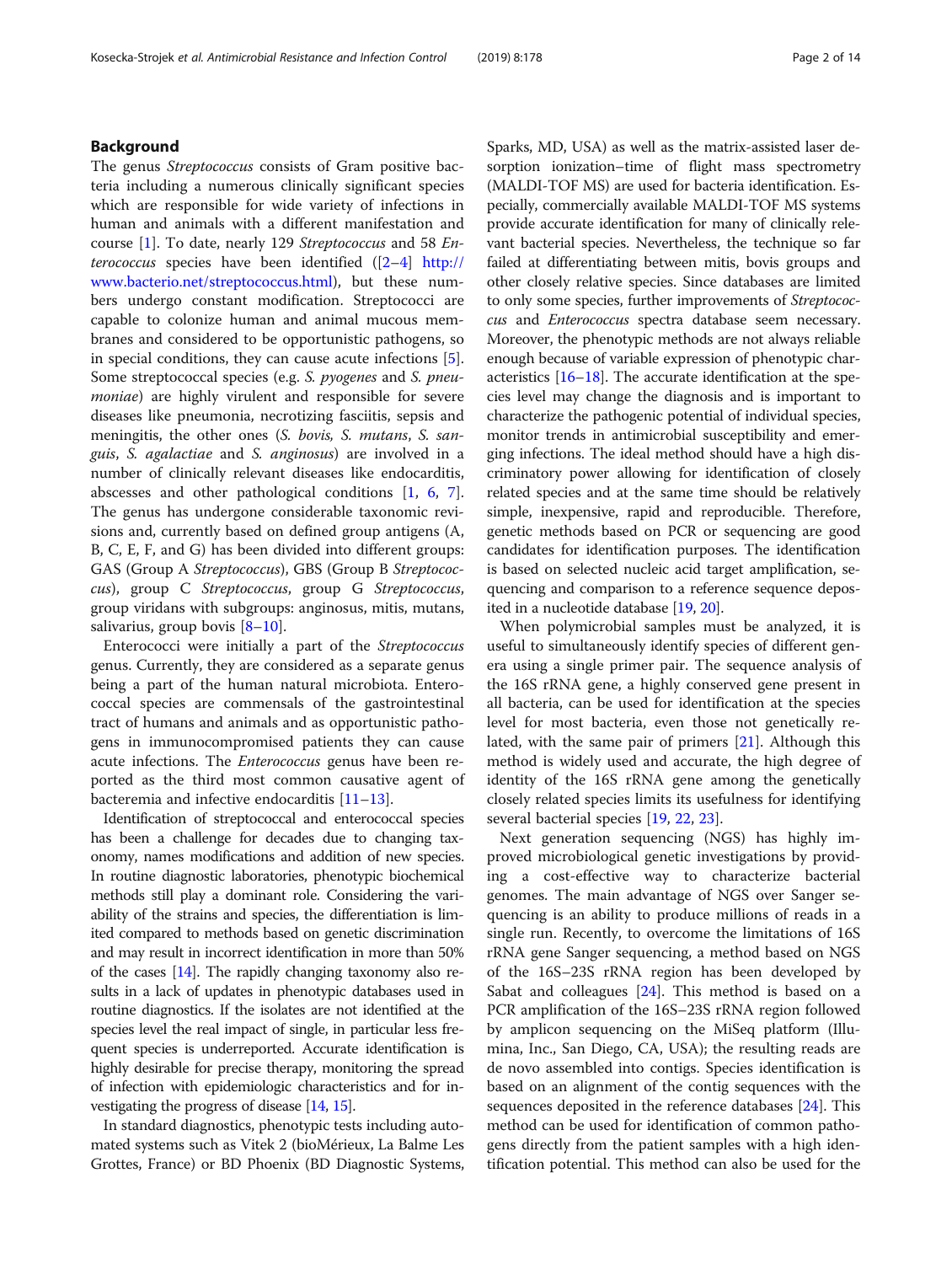identification of non-cultured microorganisms, identification of bacterial species in polymicrobial samples or those samples with a too low DNA concentration for direct whole genome sequencing (WGS). However, the main disadvantage of this method is a lack of the 16S– 23S rRNA reference sequences for many bacterial species, which hinders the proper interpretation of the results [\[24](#page-12-0)]. The main aim of this study was to develop a dataset of reference sequences of the 16S–23S rRNA region for clinically relevant streptococcal and enterococcal species. We also compared the identification potential of NGS-based approach with Sanger sequencing of the 16S rRNA, sodA, tuf and rpoB genes used for standard streptococci and enterococci identification and determined the cut off values for genus and species level identification.

## Methods

#### Bacterial isolates

The bacterial strains used in this study are in detail listed in Table [1](#page-3-0). The collection included strains from 42 diverse streptococcal and 9 enterococcal species. Part of the strains are deposited in reference microorganisms collections like the Leibniz Institute DSMZ-German Collection of Microorganisms and Cell Cultures (DSMZ), American Type Culture Collection (ATCC) or Belgian Coordinated Collection of Microorganisms (BCCM). The other strains were clinical isolates from various human and animal sources from Warsaw (National Medicines Institute, Warsaw, Poland), Pescara (Clinical Microbiology and Virology, Spirito Santo Hospital, Pescara, Italy), and Groningen (University Medical Centre Groningen, The Netherlands).

#### Genomic DNA extraction

For genomic DNA extraction, the isolates were grown for 18–20 h at 37 °C on blood agar plates in microaerophilic conditions or with 5%  $CO<sub>2</sub>$ . Two strains, S. cremoris (DSM20069) and S. difficilis (ATCC700208) were grown at 30 °C. A full inoculation loop of 10 μl of bacterial colonies was homogenized with a TissueLyser II (Qiagen, Germantown, MD, USA). Total DNA was extracted by enzymatic lysis using the buffers and solutions provided with the DNeasy Blood and Tissue Kit (Qiagen, Germantown, MD, USA) according to manufacturer's instructions. To obtain an accurate quantification of the extracted genomic DNA for NGS, a fluorometric method specific for duplex DNA, a Qubit dsDNA BR Assay Kit and a Qubit fluorometer 2.0 (Life Technologies, Inc., Eggenstein, Germany) were used according to the manufacturer's instructions.

# PCR amplification and Sanger sequencing of 16S rRNA, sodA, tuf and rpoB genes

All reference strains were identified at the species level by polymerase chain reaction (PCR) and Sanger sequencing of

16S rRNA, sodA, tuf and rpoB genes. The 16S rRNA gene was amplified using the primers LPW57 (5′-AGTTTG ATCCTGGCTCAG-3′) and LPW58 (5′-AGGCCCGGGA ACGTATTCAC-3′) as previously described [\[25](#page-12-0)]. The PCR program was as follow: initial denaturation for 2 min at 94 °C, then followed by 25 cycles of denaturation at 94 °C for 30 s, annealing at 58 °C for 30 s and extension at 72 °C for 60 s. The final extension was for 5 min at 72 °C.

For the sodA gene, the internal fragment which represents 83% of the gene (430 bp), was amplified with the primers d1 (5′-CCITAYICITAYGAYGCIYTIGARCC-3′) and d2 (5′-ARRTARTAIGCRTGYTCCCAIACRTC-3′) as previously described  $[26]$ . The PCR mixtures were initially denatured for 3 min at 95 °C and then followed by 35 cycles of denaturation at 95 °C for 30 s, annealing at  $40\degree$ C for 60 s, extension at 72 °C for 90 s with final extension at 72 °C for 10 min. For some strains, the PCR product was not specific in these conditions and the annealing temperature was increased to  $43^{\circ}$ C,  $46^{\circ}$ C or  $50^{\circ}$ C. For strain DSM9848 (S. adjacens) the aforementioned primers did not yield any amplification product and primers sodA-F (5′- TRCAYCATGAYAARCACCAT-3′) and sodA-R (5′- ARRTARTAMGCRTGYTCCCARACRTC-3′) were used [[19\]](#page-12-0). Amplification of the DNA fragments was performed with predenaturation for 5 min at 94 °C followed by 30 cycles of denaturation at 94 °C for 30 s, annealing at 45 °C for 60 s, extension at 72 °C for 30 s with final extension at 72 °C for 5 min.

For tuf, an 830-bp portion of the gene, was amplified with the primers Tuf-F (5′-CCAATGCCACAAAC TCGT-3′) and Tuf-R (5′-CCTGAACCAACAGTACGT-3′) as previously described [[20](#page-12-0)]. The PCR program was as follow: initial denaturation for 2 min at 95 °C and then followed by 30 cycles of denaturation at  $94^{\circ}$ C for 30 s, annealing at 50 °C for 30 s, extension at 72 °C for 90 s with final extension at 72 °C for 10 min. For some strains, the PCR product was not specific in these conditions and the annealing temperature was increased to 53 °C, 56 °C or 59 °C. For strain LMG 12287 (E. porcinus) the aforementioned primers did not yield any amplification product and primers U1 (5′-AAYATGAT IACIGGIGCIGCICARATGGA-3′) and U2 (5′- AYRT TITCICCIGGCATIACCAT-3′) were used [[27\]](#page-12-0). Amplification of the DNA fragments was performed with predenaturation for 3 min at 95 °C followed by 35 cycles of denaturation at 95 °C for 30 s, annealing at 55 °C for 30 s, extension at 72 °C for 60 s with final extension at 72 °C for 7 min.

The partial *rpoB* gene (740 bp) was amplified with the primers Strepto F (5′- AARYTIGGMCCTGAAGAAAT-3′) and Strepto R (5′- TGIARTTTRTCATCAACCATGTG − 3′) as previously described [[28\]](#page-12-0) with slight modifications in the PCR program: initial denaturation for 2 min at 95 °C and then followed by 35 cycles of denaturation at  $94^{\circ}$ C for 30 s,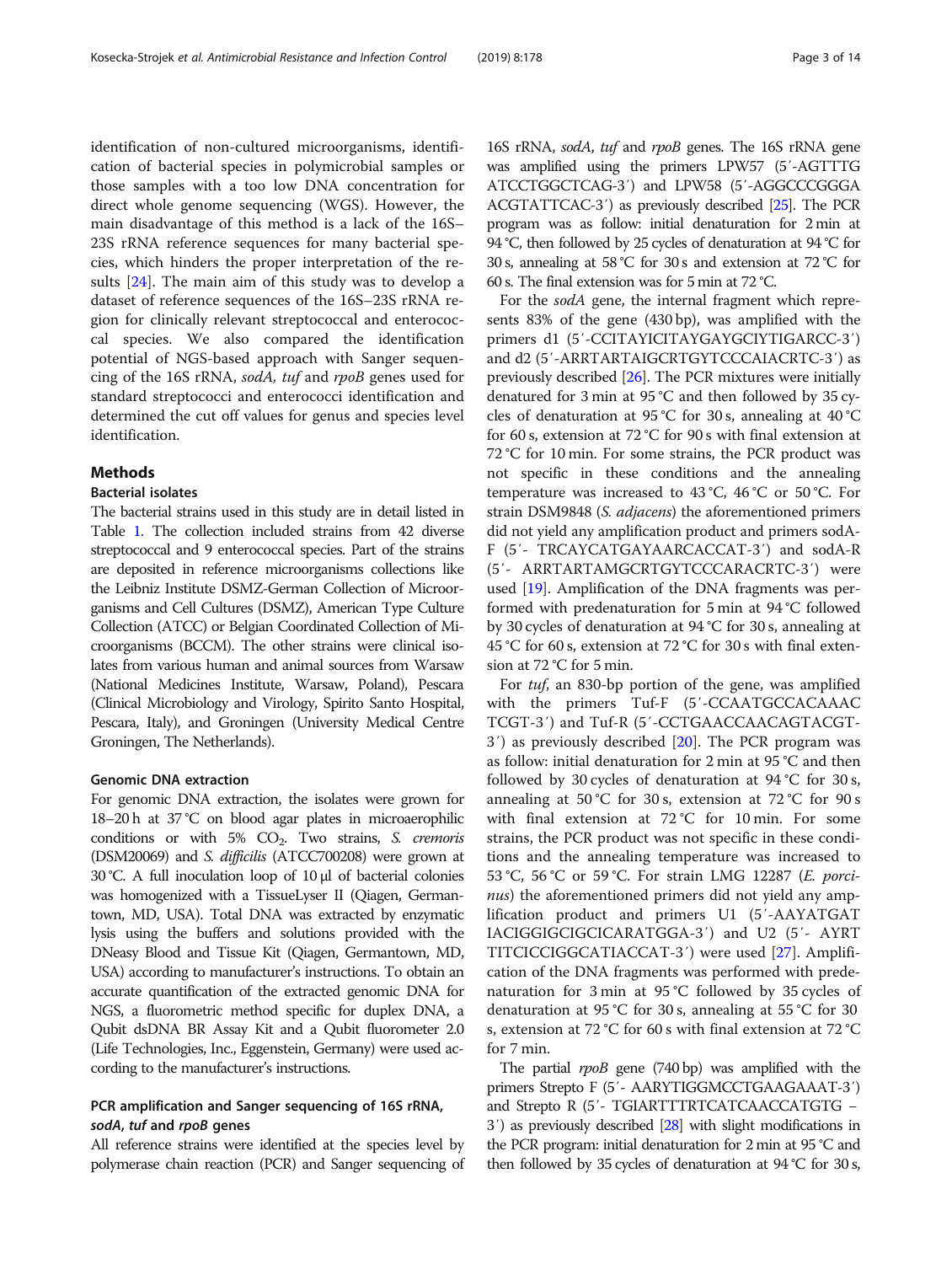<span id="page-3-0"></span>

| <b>Table 1</b> Streptococcus and Enterococcus reference species used for analyses |  |  |  |  |  |
|-----------------------------------------------------------------------------------|--|--|--|--|--|
|-----------------------------------------------------------------------------------|--|--|--|--|--|

| Species             | Strain number in reference<br>collection of microorganisms | Species identification based<br>on gene target | Lack of reference sequence<br>in GenBank |
|---------------------|------------------------------------------------------------|------------------------------------------------|------------------------------------------|
| S. acidominimus     | DSM20622                                                   | 16S rRNA                                       | sodA, tuf, rpoB                          |
| S. adjacens         | <b>DSM9848</b>                                             | tuf, rpoB                                      | sodA                                     |
| S. anginosus        | 4188/08b                                                   | 16S rRNA, sodA, tuf, rpoB                      |                                          |
| S. australis        | 2086/09b                                                   | sodA                                           | tuf, rpoB                                |
| S. canis            | $558^a$                                                    | sodA, rpoB                                     | tuf                                      |
| S. constellatus     | 4093/08b                                                   | tuf, rpoB                                      |                                          |
| S. cremoris         | DSM20069                                                   | 16S rRNA, sodA, tuf, rpoB                      |                                          |
| S. criceti          | DSM20562                                                   | 16S rRNA, sodA, tuf, rpoB                      |                                          |
| S. cristatus        | 3965/07 <sup>b</sup>                                       | 16S rRNA, sodA, tuf, rpoB                      |                                          |
| S. difficilis       | ATCC700208                                                 | 16S rRNA, sodA, tuf, rpoB                      |                                          |
| S. downei           | <b>DSM5635</b>                                             | 16S rRNA, sodA, tuf, rpoB                      |                                          |
| S. durans           | ATCC19432                                                  | sodA, tuf, rpoB                                |                                          |
| S. dysgalactiae     | 559 <sup>a</sup>                                           | 16S rRNA, tuf                                  | sodA                                     |
| S. equi             | 886/14 <sup>b</sup>                                        | 16S rRNA, sodA, tuf, rpoB                      |                                          |
| S. equinus          | 9946/11 <sup>b</sup>                                       | 16S rRNA                                       | sodA, tuf, rpoB                          |
| S. gallolyticus     | 517 <sup>a</sup>                                           | 16S rRNA, tuf                                  |                                          |
| S. gordonii         | 381/08 <sup>b</sup>                                        | 16S rRNA, sodA, tuf, rpoB                      |                                          |
| S. infantarius      | DSM22957                                                   | rpoB                                           |                                          |
| S. infantis         | 3800/09b                                                   | 16S rRNA                                       | sodA, tuf, rpoB                          |
| S. intermedius      | 1507/09b                                                   | sodA, tuf, rpoB                                |                                          |
| S. mitis            | PL429 <sup>c</sup>                                         | tuf, rpoB                                      |                                          |
| S. mutans           | 593/09 <sup>b</sup>                                        | 16S rRNA, sodA, tuf, rpoB                      |                                          |
| S. oligofermentans  | LMG 22279                                                  | 16S rRNA                                       | sodA, tuf, rpoB                          |
| S. oralis           | PL430 <sup>c</sup>                                         | sodA, tuf, rpoB                                |                                          |
| S. ovis             | DSM16829                                                   | sodA, rpoB                                     | tuf                                      |
| S. parasanguinis    | 2605/14 <sup>b</sup>                                       | sodA, tuf, rpoB                                |                                          |
| S. pasteurianus     | 4035/12 <sup>b</sup>                                       | tuf, rpoB                                      | sodA                                     |
| S. pluranimalium    | DSM15636                                                   | 16S rRNA, sodA, tuf, rpoB                      |                                          |
| S. pneumoniae       | $p60^a$                                                    | tuf, rpoB                                      |                                          |
| S. porcinus         | DSM20725                                                   | 16S rRNA, sodA, tuf, rpoB                      |                                          |
| S. pseudopneumoniae | $p25^a$                                                    | rpoB                                           | tuf                                      |
| S. pseudoporcinus   | DSM18513                                                   | 16S rRNA, rpoB                                 | sodA, tuf                                |
| S. pyogenes         | 543 <sup>a</sup>                                           | 16S rRNA, tuf, rpoB                            |                                          |
| S. saccharolyticus  | ATCC43076                                                  | 16S rRNA, sodA, tuf, rpoB                      |                                          |
| S. salivarius       | 3917/16 <sup>b</sup>                                       | sodA, tuf, rpoB                                |                                          |
| S. sanguinis        | 4416/10 <sup>b</sup>                                       | 16S rRNA, sodA, tuf, rpoB                      |                                          |
| S. sinensis         | DSM14990                                                   | 16S rRNA, sodA, tuf, rpoB                      |                                          |
| S. sobrinus         | 864/02 <sup>b</sup>                                        | 16S rRNA, sodA, tuf, rpoB                      |                                          |
| S. suis             | $174/12^{b}$                                               | 16S rRNA, sodA, tuf, rpoB                      |                                          |
| S. tigurinus        | ATCC15914                                                  | sodA, tuf, rpoB                                |                                          |
| S. uberis           | DSM20569                                                   | sodA, tuf, rpoB                                |                                          |
| S. urinalis         | PL432 <sup>c</sup>                                         | 16S rRNA, sodA, tuf, rpoB                      |                                          |
| E. avium            | $E16^a$                                                    | sodA, tuf, rpoB                                |                                          |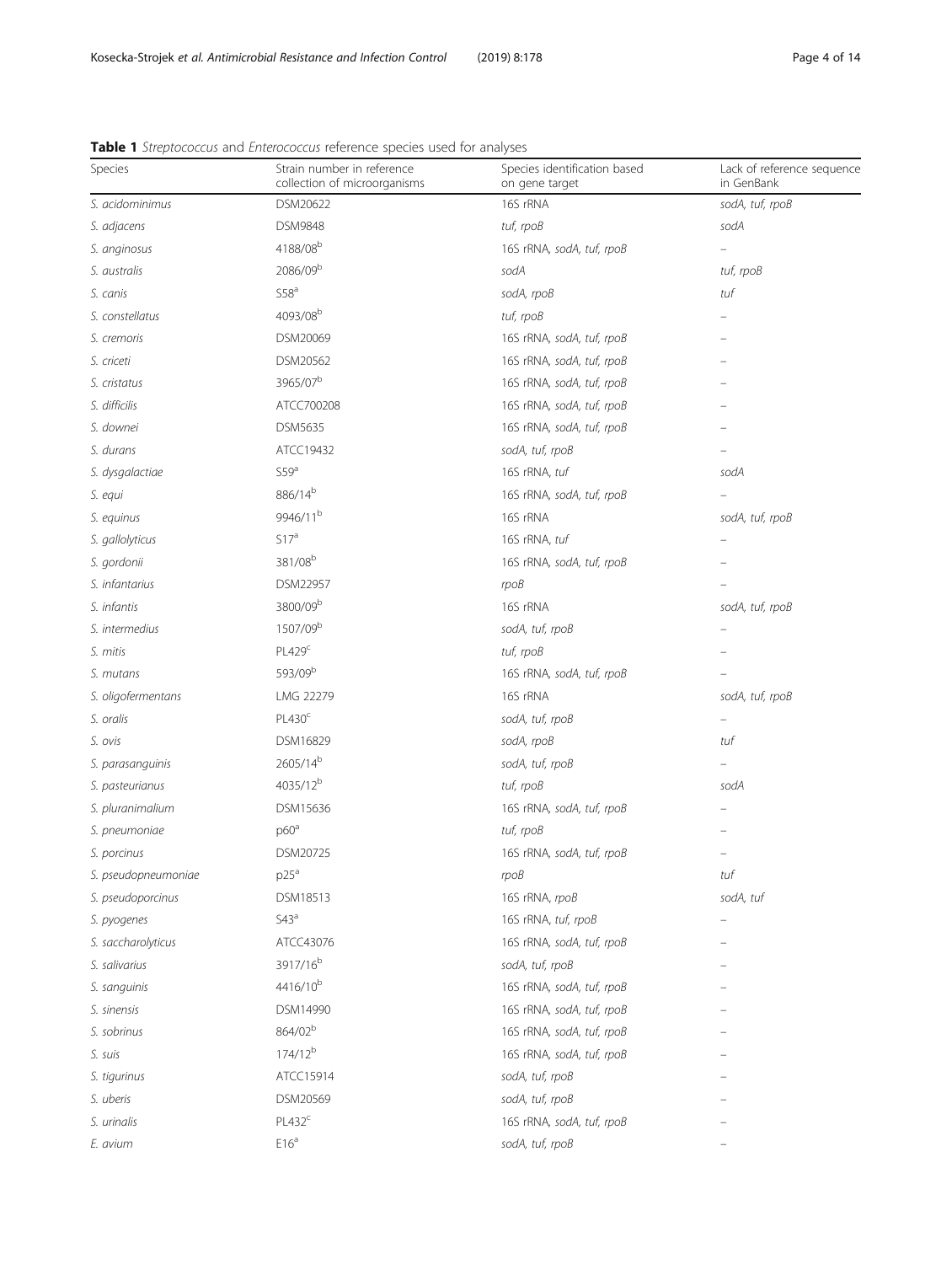| <b>Table 1</b> Streptococcus and Enterococcus reference species used for analyses (Continued) |  |
|-----------------------------------------------------------------------------------------------|--|
|-----------------------------------------------------------------------------------------------|--|

| Species          | Strain number in reference<br>collection of microorganisms | Species identification based<br>on gene target | Lack of reference sequence<br>in GenBank |
|------------------|------------------------------------------------------------|------------------------------------------------|------------------------------------------|
| E. casseliflavus | E1 <sup>a</sup>                                            | sodA, tuf, rpoB                                | -                                        |
| E. cecorum       | DSM20682                                                   | 16S rRNA, sodA, tuf, rpoB                      |                                          |
| E. durans        | $E4^a$                                                     | sodA, tuf, rpoB                                |                                          |
| E. faecium       | E18 <sup>a</sup>                                           | tuf, rpoB                                      | sodA                                     |
| E. faecalis      | E12 <sup>a</sup>                                           | sodA, tuf, rpoB                                |                                          |
| E. hirae         | E9 <sup>a</sup>                                            | sodA, tuf, rpoB                                |                                          |
| E. porcinus      | LMG 12287                                                  | 16S rRNA, sodA, rpoB                           | tuf                                      |
| E. raffinosus    | E11 <sup>a</sup>                                           | sodA, tuf, rpoB                                |                                          |

<sup>a</sup>clinical isolate; Pescara, Italy

<sup>b</sup>clinical isolate; Warsaw, Poland <sup>c</sup>clinical isolate; University Medical Center Groningen, The Netherlands

annealing at 52 °C for 30 s, extension at 72 °C for 60 s with final extension at 72 °C for 5 min. For some strains, the PCR product was not specific in these conditions and the annealing temperature was increased to 55 °C.

All PCR products were resolved by electrophoresis using a 2200 TapeStation System (Agilent Technologies, Santa Clara, CA, USA) and then purified using the DNA Clean & Concentrator™-5 purification kit (Zymo Research, Irvine, CA, USA).

For the Sanger sequencing of 16S rRNA, sodA, tuf and rpoB genes, the same primers as for PCR amplification were used. For the 16S rRNA, tuf and rpoB genes a total amount of 200 ng of PCR product was sequenced and for the sodA gene 100 ng.

#### Next generation sequencing of the 16S–23S rRNA region

Amplification of the 16S–23S rRNA region was performed using primer 16S-27F (5′-AGAGTTTG ATCMTGGCTCAG-3′) and primer 23S-2490R (5′- GACATCGAGGTGCCAAAC-3′) as described previously [\[24](#page-12-0)]. The PCR program was as follow: initial denaturation for 2 min at 94 °C and then followed by 30 cycles of denaturation at 94 °C for 30 s, annealing at 66 °C for 30 s, extension at 72 °C for 120 s with final extension at 72 °C for 5 min. The obtained PCR products were purified and the DNA libraries were prepared with Nextera XT DNA Sample Preparation Kit (Illumina) according to the manufacturer's instructions. The indexed libraries were pooled and loaded onto an Illumina MiSeq reagent cartridge using MiSeq reagent kit v3 and 600 cycles. The  $2 \times 300$  bp sequencing was run on an Illumina MiSeq platform.

## Data analysis

The Sanger sequencing results were analyzed using the Chromas (v. 2.6.2.; Technelysium Pty Ltd., South Brisbane, Australia) software. The obtained sequences were analyzed using nucleotide BLAST (Basic Local Alignment Search Tool, <http://www.ncbi.nlm.nih.gov/BLAST/>) and aligned to the reference sequences deposited in the GenBank [\(https://www.](https://www.ncbi.nlm.nih.gov/nucleotide/) [ncbi.nlm.nih.gov/nucleotide/](https://www.ncbi.nlm.nih.gov/nucleotide/)) and leBIBI [\(https://umr5558](https://umr5558-bibiserv.univ-lyon1.fr/lebibi/lebibi.cgi) [bibiserv.univ-lyon1.fr/lebibi/lebibi.cgi\)](https://umr5558-bibiserv.univ-lyon1.fr/lebibi/lebibi.cgi) databases. The best and the second best species alignment were analyzed. According to the criteria developed by Sabat et al. in 2017 [[24\]](#page-12-0), the bacterial species were assigned when the identity score was 99% or higher and the identity score differences with the next closest species was ≥0.2%. Therefore, the identification at the species level using Sanger sequencing of the 16S rRNA (1284 bp), sodA (430-bp), tuf (830-bp) and rpoB (740-bp) gene fragments was considered as unambiguous for sequences different in at least 3, 2, 3 and 3 nucleotides, respectively. The identification at the species level using NGS of the whole 16S–23S rRNA region (4.3-kb), 16S rRNA gene (1.5-kb), intergenic region (330-bp) and 23S rRNA gene (2.5-kb) was considered as unambiguous for sequences different in at least 9, 3, 2 and 5 nucleotides, respectively. The sequences were aligned in ClustalW [\[29](#page-12-0)] and the phylogenetic trees were constructed using the Neighbor-Joining method [[30](#page-12-0)–[32](#page-12-0)]. The tree topologies were compared using Compare2Trees program [[33\]](#page-12-0). The pairwise comparison of each pair of sequences was obtained using CLC Genomics Workbench (v. 8.1; Qiagen, Germantown, MD, USA) considering deletions as differences

NGS generated 35,000–350,000 sequencing reads for pure culture to obtain a minimum coverage of 1000 per sample. The fastq files (Illumina MiSeq) with read length of 300 nucleotides were de novo assembled with the DNASTAR SeqMan NGen software (v. 15.3; DNASTAR, Madison, WI, USA). During read assembly, reads shorter than 250 nucleotides were excluded. The minimum match percentage was 85% or 93% and the mer size was set as 31 nucleotides. After assembly, mean sample coverage was 6680.50-fold. However, the coverage per sample varied between 1983.38- and 23,643.77-fold. Only runs with a Q30 read quality score of > 80% were accepted. To further determine sequencing errors of the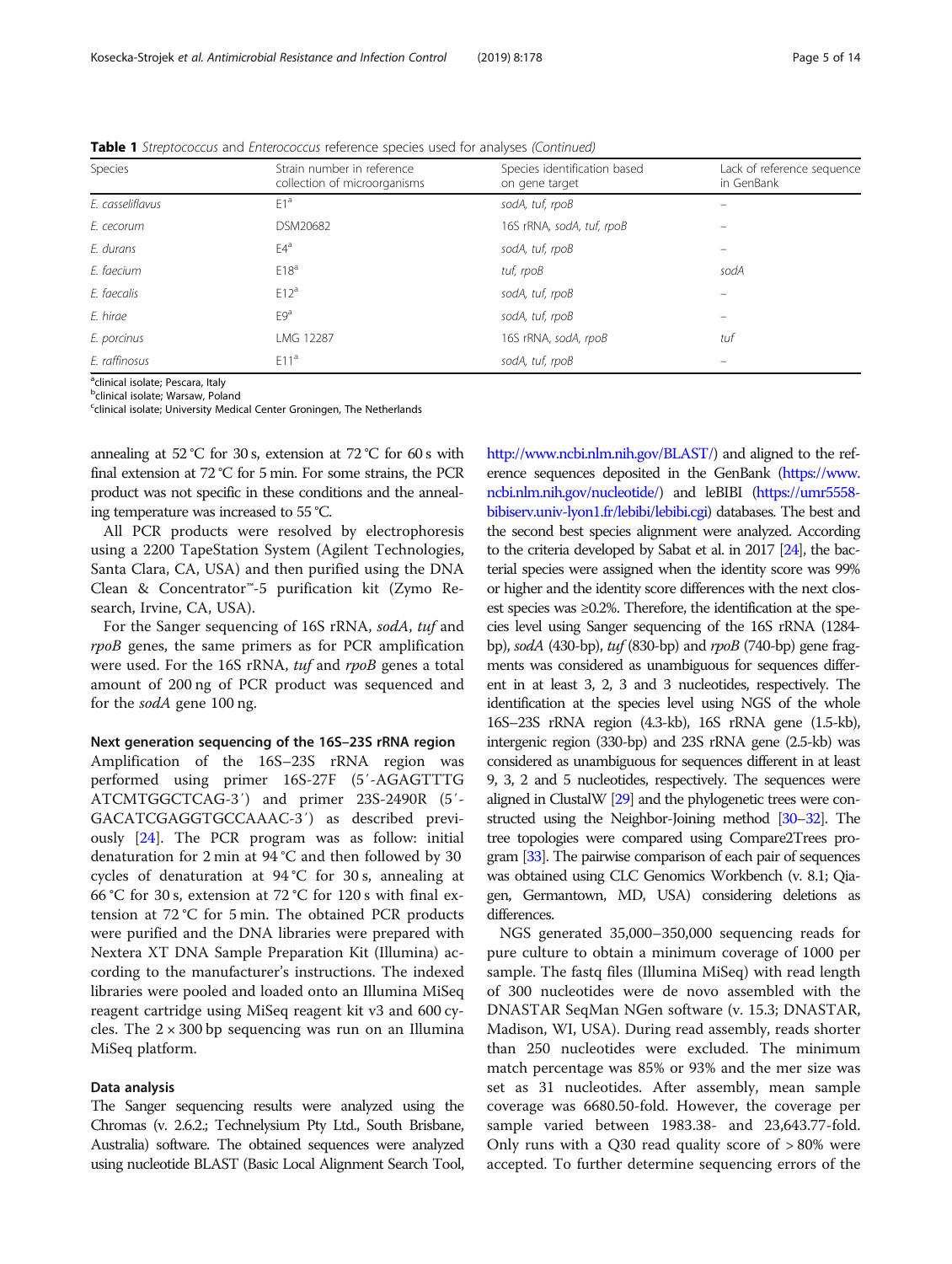Illumina MiSeq platform three types of errors were investigated: insertion, deletion and mismatch. If a single nucleotide polymorphism (SNP) variant was identified in the consensus sequence, it was at maximum level of 5.36% with 932-fold coverage. Such SNP values were regarded as the potential sequencing errors and discarded from further analysis. If the assembly resulted in multiple contigs, the obtained ones were checked for length and quality in order to select the longest main contig with the highest reads amount assigned. Finally, the main contig was exported as fasta file for use in the subsequent analyses. For all species the main contig comprising the whole 16S–23S rRNA region, counting for Streptococcus from 4251 (S. adjacens) to 4732 nucleotides (S. equinus) and for Enterococcus from 4224 nucleotides (E. cecorum) to 4381 nucleotides (E. faecium), was obtained. Species identification was based on alignment of contig sequences with 16S–23S rRNA sequences deposited in the GenBank database using nucleotide BLAST and also compared to leBIBI database (the 16S rRNA gene sequence as reference).

## Nucleotide sequence accession numbers

The 255 sequences for 42 Streptococcus and 9 Enterococcus species were annotated using the NCBI BankIt tool and deposited in the GenBank database [\(http://www.ncbi.nlm.nih.](http://www.ncbi.nlm.nih.gov/genbank/) [gov/genbank/\)](http://www.ncbi.nlm.nih.gov/genbank/) under accession numbers: for the 16S–23S rRNA region, MK330555-MK330596 and MK322658- MK322666; for the 16S rRNA gene, MK330513-MK330554 and MK322649-MK322657; for the sodA gene, MK322556- MK322597 and MK308717-MK308725; for the tuf gene, MK322607-MK322648 and MK322598-MK322606; and for the rpoB gene, MK322514-MK322555 and MK308708- MK308716. The NGS of 16S–23S rRNA region raw reads were deposited in the European Nucleotide Archive (ENA) ([https://www.ebi.ac.uk/ena\)](https://www.ebi.ac.uk/ena) under study accession number: PRJEB32803 (ERP115525).

## Results

# Identification potential of Sanger sequencing methods for Streptococcus and Enterococcus species

All strains from the collection were characterized by Sanger sequencing of the 16S rRNA, sodA, tuf and rpoB genes. The identification to the species level was not possible by all targets used due to identical or almost identical sequence (Table [2](#page-6-0) and Additional file [1:](#page-11-0) Tables S1-S8) or the lack of some reference sequences in the GenBank (v. 231.0; June 21, 2019) database (Table [1](#page-3-0)). Therefore, the identification was confirmed by 1 target for 7 streptococcal species, by 2 targets for 10 streptococcal and 1 enterococcal species, by 3 targets for 8 streptococcal and 7 enterococcal species and by 4 targets for the vast majority of the species (17 Streptococcus and 1 Enterococcus species) (Table [1](#page-3-0)). The reference sequences for all Streptococcus and Enterococcus species were available only for 16S rRNA gene.

#### Sequence analysis of the 16S–23S rRNA region

The sequence analysis of the 16S–23S rRNA region was performed on 51 strains from our collection representing 42 Streptococcus and 9 Enterococcus species. Search of the GenBank database showed that the sequences for the 16S-23S rRNA region were available for 27 Streptococcus species and 6 Enterococcus species, while this study allowed for the obtainment and deposition of nucleotide sequences for the additional 15 and 3 species, respectively. Taking into consideration the differences in length of an intergenic spacer located between the 16S and 23S rRNA genes, the average sequence length of the 16S–23S rRNA region was determined and equaled 4346 nucleotides for Streptococcus and 4299 for Enterococcus. The highest identity of 16S–23S rRNA region among Streptococcus species was found between S. infantis and S. tigurinus showing 99.7% sequence homology (13 nucleotides of difference), while the highest nucleotide difference was found between S. adjacens and S. criceti and equaled 1209 nucleotides (74.4% identity). For *Enterococcus*, the highest identity was found between E. avium and E. raffinosus showing 98.6% sequence homology (62 nucleotides of difference). The highest nucleotide difference was found between E. cecorum and E. hirae and equaled 431 nucleotides (90.1% identity) (Additional file [1:](#page-11-0) Tables S9 and S10). We also determined the lengths of 16S rRNA gene, intergenic spacer region and 23S rRNA gene for all species used in this study (Additional file [1](#page-11-0): Table S11).

To show the relationships between species, the phylogenetic trees were constructed. The pairwise overall topological scores computed by Compare2Trees based on Streptococcus 16S rRNA, rpoB, sodA, tuf, and 16S– 23S rRNA sequences ranged from 61.7 to 72.4% (Additional file [1](#page-11-0): Figure S1). For Enterococcus, the distances between two trees in terms of topology were more diverse, reaching the lowest and highest values, 56.4 and 80.6%, respectively. All targets showed S. cremoris and group of species: S. adjacens, S. durans and S. saccharolyticus are distantly related to other species. For Enterococcus species the E. cecorum was distantly related to other species. The analysis of the phylogenetic tree of the 16S–23S rRNA region showed similar clustering as in dendrogram based on 16S rRNA gene sequencing, but more discriminative with unambiguous identification for all species (Additional file [1:](#page-11-0) Figure S1).

# Criteria for assigning Streptococcus and Enterococcus at the species level

We performed the BLAST analysis based on alignment of the 16S–23S rRNA sequences obtained during the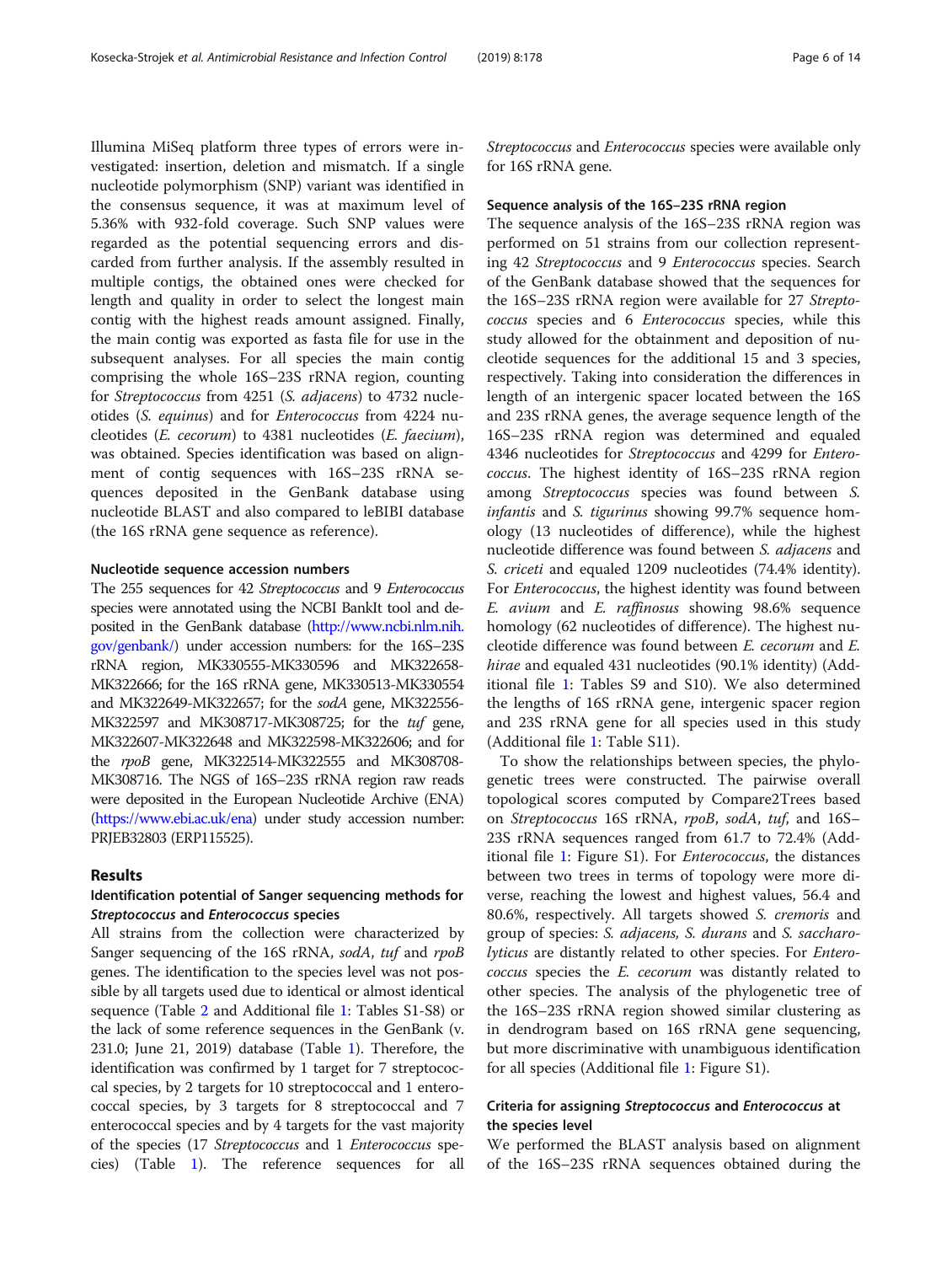<span id="page-6-0"></span>Table 2 The comparison of indistinguishable pairs or groups of Streptococcus and Enterococcus species after Sanger sequencing of 16S rRNA, sodA, tuf and rpoB genes and NGS of 16S rRNA, 23S rRNA genes, intergenic spacer region and whole 16S–23S rRNA region

| Sequencing<br>target                      | Indistinguishable pairs or groups<br>of Streptococcus species                                                                                                                                                                                                                                                                                                                                                                                                                       | Indistinguishable pairs or groups<br>of Enterococcus species                                                                                                            |
|-------------------------------------------|-------------------------------------------------------------------------------------------------------------------------------------------------------------------------------------------------------------------------------------------------------------------------------------------------------------------------------------------------------------------------------------------------------------------------------------------------------------------------------------|-------------------------------------------------------------------------------------------------------------------------------------------------------------------------|
| Sanger 16S<br>rRNA gene                   | S. adjacens - Granulicatella para-adiacens; S. australis - S. mitis; S. canis<br>- S. dysgalactiae; S. constellatus - S. anginosus; S. durans - E. hirae; S.<br>infantarius - S. equinus; S. intermedius - S. anginosus; S. mitis - S. pneu-<br>moniae - S. pseudopneumoniae; S. oralis - S. sanguinis; S. ovis - S. minor;<br>S. parasanguinis - S. mitis; S. pasteurianus - S. gallolyticus; S. salivarius -<br>S. equinus; S. tigurinus - S. mitis; S. uberis - S. hongkongensis | E. avium - E. gilvus; E. casseliflavus - E. gallinarum; E. durans - E.<br>faecium; E. faecalis - Weissella cibaria; E. hirae - E. faecium; E.<br>raffinosus - E. gilvus |
| Sanger sodA<br>gene                       | S. constellatus - S. anginosus; S. dysgalactiae - S. pyogenes; S.<br>gallolyticus - S. bovis; S. infantarius - S. equinus; S. mitis - S. pneumoniae<br>- S. pseudopneumoniae; S. pyogenes - S. equisimilis                                                                                                                                                                                                                                                                          |                                                                                                                                                                         |
| Sanger tuf<br>gene                        | S. infantis - S. tigurinus; S. infantarius - S. equinus                                                                                                                                                                                                                                                                                                                                                                                                                             |                                                                                                                                                                         |
| Sanger rpoB<br>gene                       | S. dysgalactiae - S. pyogenes; S. gallolyticus - S. pasteurianus                                                                                                                                                                                                                                                                                                                                                                                                                    |                                                                                                                                                                         |
| <b>NGS 16S</b><br>rRNA gene               | S. australis - S. oralis; S. canis - S. dysgalactiae; S. constellatus - S. milleri;<br>S. durans - E. hirae; S. infantarius - S. equinus; S. intermedius - S.<br>anginosus; S. mitis - S. pneumoniae - S. pseudopneumoniae; S. ovis - S.<br>minor; S. parasanguinis - Okadaella gastrococcus; S. pasteurianus - S.<br>gallolyticus; S. salivarius - S. equinus; S. tiqurinus - S. mitis; S. uberis - S.<br>hongkongensis                                                            | E. avium - E. gilvus; E. casseliflavus - E. gallinarum; E. durans - E.<br>faecium; E. faecalis - Weissella cibaria; E. hirae - E. durans; E.<br>raffinosus - E. gilvus  |
| <b>NGS</b><br>intergenic<br>spacer region | S. constellatus - S. milleri; S. infantarius - S. equinus; S. infantis - S.<br>pneumoniae; S. mitis - S. oralis - S. pneumoniae - S. pseudopneumoniae;<br>S. salivarius - S. equinus; S. tigurinus - S. infantis                                                                                                                                                                                                                                                                    | E. casseliflavus - E. gallinarum                                                                                                                                        |
| <b>NGS 23S</b><br>rRNA gene               | S. anginosus - S. milleri; S. constellatus - S. milleri; S. cremoris -<br>Lactococcus lactis; S. infantarius - S. equinus; S. mitis - S. pneumoniae -<br>S. pseudopneumoniae; S. salivarius - S. equinus; S. tigurinus - S. mitis                                                                                                                                                                                                                                                   | E. casseliflavus - E. gallinarum; E. hirae - E. durans                                                                                                                  |
| NGS 16S-23S<br>rRNA region                | S. infantarius - S. equinus; S. pseudopneumoniae - S. pneumoniae; S.<br>tigurinus - S. oralis                                                                                                                                                                                                                                                                                                                                                                                       | E. casseliflavus - E. gallinarum                                                                                                                                        |

current study with those deposited in GanBank (Table [3](#page-7-0)) using criteria proposed by Sabat et al. [[24\]](#page-12-0). For the assignment at the species level, we used identity score > 99% and differences with the next closest species at ≥0.2%, which reflected the difference of at least 9 nucleotides by sequencing the 16S–23S rRNA region. In comparison to sequences already deposited in GenBank, for a great majority of species (Streptococcus,  $n = 39$ , Entero*coccus,*  $n = 8$ ) those criteria allowed the NGS-based approach the proper identification, except S. australis with a first identification score at 97.4%. For next 4 species (Streptococcus,  $n = 3$ , Enterococcus,  $n = 1$ ), the first criterium of > 99% identity was fulfilled but the differences with the next closest species ranged from 2 to 7 nucleotides so the species could not be unambiguously assigned.

# Intraspecies nucleotide sequence variation of the 16S–23S RNA region

To show the variability of 16S–23S rRNA region, the nucleotide sequence variation within Streptococcus and Enterococcus species was determined (Additional file [1](#page-11-0): Table S12). The analysis was performed for those species for which at least one nucleotide sequence of the 16S– 23S rRNA region could be found in the GenBank database. For almost all species, the length of the 16S–23S rRNA region was the same within a species when the sequences obtained in this study and those deposited in GenBank were compared. The length of 16S–23S rRNA region was different within the same species only in case of S. acidominimus and S. equinus. The nucleotide variation within Streptococcus species accounted from 0.07 to 2.74%, with the exception of S. pneumoniae for which the intraspecies nucleotide variation was 11.65%. For Enterococcus species, the nucleotide variation accounted from 0.02 to 2.67%.

# Comparison of identification potential of NGS of the 16S– 23S rRNA region to the methods based on Sanger sequencing

For Streptococcus species, NGS of the 16S–23S rRNA region, tuf and rpoB genes Sanger sequencing had the highest identification potential allowing for an unambiguous identification of 93% of analyzed species (Table [4\)](#page-9-0). For Enterococcus species, sodA, tuf and rpoB genes sequencing allowed for identification of all species, while the NGS-based method did not allow for identification of only one enterococcal species (Table [5\)](#page-9-0). For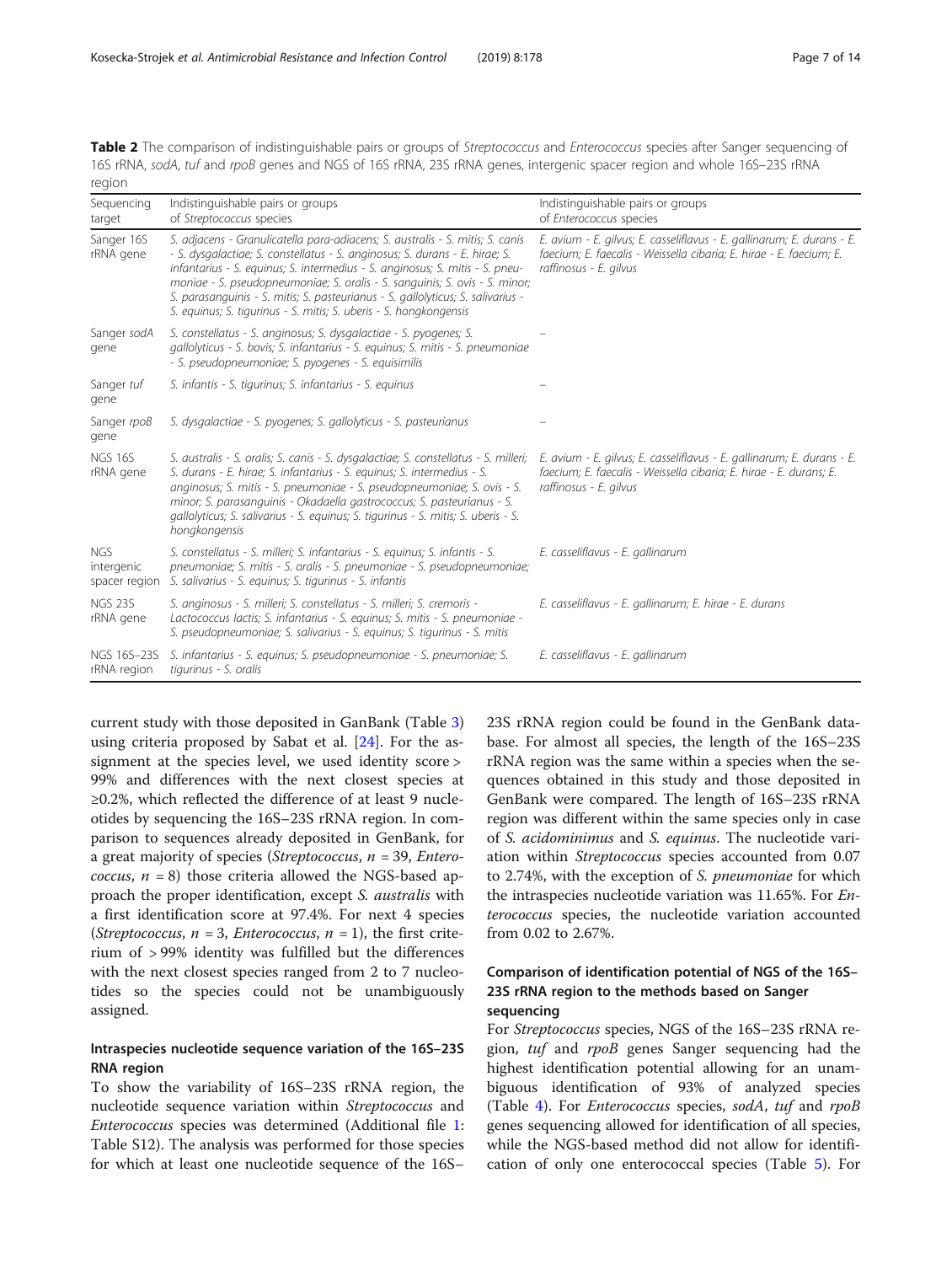| ì                           |
|-----------------------------|
|                             |
| i                           |
| $\overline{ }$<br>Ì         |
|                             |
| ž<br>ׅ֚֡֡֡֡֡֡֡֡֝<br>Ï       |
|                             |
| ļ                           |
| ١<br>ł                      |
| i<br>٢<br>$\mathbf{r}$<br>j |
| l                           |
|                             |
| $\mathfrak{c}$              |
|                             |
| りー                          |
| l                           |
| ļ<br>י<br>י<br>)            |
| J                           |
| $\overline{\phantom{a}}$    |
| $\frac{1}{2}$               |
| s<br>c                      |
| ţ                           |
| ļ                           |
| į<br>ת                      |
| うりこりり                       |
| j                           |
| I<br>i                      |
| j<br>¢                      |
| ì<br>I                      |
| ١<br>ز                      |
| į<br>ز<br>ł<br>l            |
| Ì<br>İ                      |
| i                           |
|                             |
| I<br>J                      |
| ł                           |
|                             |
| $\ddot{\phantom{a}}$<br>١   |
| ļ<br>j<br>Ì                 |
|                             |
|                             |
| j                           |
|                             |
|                             |
| d                           |
| ŀ                           |
| ١<br>١<br>ì                 |
| $\vdots$<br>$\frac{a}{c}$   |
| ì<br>ī                      |
|                             |

<span id="page-7-0"></span>

|                                | Table 3 The Streptococcus and Enterococcus species alignment of 16S-23S rRNA region to GenBank <sup>a, b</sup> |                   |                                                      |                   |                                      |
|--------------------------------|----------------------------------------------------------------------------------------------------------------|-------------------|------------------------------------------------------|-------------------|--------------------------------------|
| Species                        | NGS of 16S -23S rRNA region<br>BLAST GenBank 1st ID                                                            | score             | NGS of 16S - 23S rRNA region BLAST<br>GenBank 2nd ID | Score             | Difference between<br>1st and 2nd ID |
| Streptococcus anginosus        | Streptococcus anginosus                                                                                        | 4410/4411 (99.9%) | Streptococcus intermedius                            | 4287/4419 (97.0%) | 2.9%                                 |
| Streptococcus australis        | Streptococcus australis                                                                                        | 4159/4270 (97.4%) | Streptococcus oralis                                 | 4204/4255 (98.8%) | 1.4%                                 |
| Streptococcus canis            | Streptococcus canis                                                                                            | 4296/4301 (99.9%) | Streptococcus dysgalactiae                           | 4206/4303 (97.8%) | 2.%                                  |
| Streptococcus constellatus     | Streptococcus constellatus                                                                                     | 4324/4340 (99.6%) |                                                      |                   |                                      |
| Streptococcus cremoris         | Streptococcus cremoris                                                                                         | 4317/4317 (100%)  | Lactococcus garvieae                                 | 4043/4391 (92.1%) | 7.9%                                 |
| Streptococcus criceti          | Streptococcus criceti                                                                                          | 4649/4649 (100%)  |                                                      |                   |                                      |
| Streptococcus durans           | Streptococcus durans                                                                                           | 4359/4366 (99.8%) | Enterococcus hirae                                   | 4330/4368 (99.1%) | 0.7%                                 |
| Streptococcus dysgalactiae     | Streptococcus dysgalactiae                                                                                     | 4300/4301 (99.9%) | Streptococcus canis                                  | 4201/4303 (97.6%) | 2.3%                                 |
| Streptococcus equi             | Streptococcus equi                                                                                             | 4429/4429 (100%)  |                                                      |                   |                                      |
| Streptococcus gallolyticus     | Streptococcus gallolyticus                                                                                     | 4278/4284 (99.9%) | Streptococcus pasteurianus                           | 4259/4286 (99.4%) | 0.5%                                 |
| Streptococcus gordonii         | Streptococcus gordonii                                                                                         | 4265/4267 (99.9%) | Streptococcus sanguinis                              | 4161/4291 (97.0%) | 2.9%                                 |
| Streptococcus infantarius      | Streptococcus infantarius                                                                                      | 4282/4284 (99.9%) | Streptococcus equinus                                | 4284/4284 (100%)  | 0.1%                                 |
| Streptococcus intermedius      | Streptococcus intermedius                                                                                      | 4284/4291 (99.8%) | Streptococcus gordonii                               | 4138/4302 (96.2%) | 3.6%                                 |
| Streptococcus mitis            | Streptococcus mitis                                                                                            | 4247/4259 (99.7%) | Streptococcus pneumoniae                             | 4238/4259 (99.5%) | 0.2%                                 |
| Streptococcus mutans           | Streptococcus mutans                                                                                           | 4408/4408 (100%)  |                                                      |                   |                                      |
| Streptococcus oligofermentans  | Streptococcus oligofermentans                                                                                  | 4263/4263 (100%)  | Streptococcus sanguinis                              | 4145/4285 (96.7%) | 3.3%                                 |
| Streptococcus oralis           | Streptococcus oralis                                                                                           | 4251/4259 (99.8%) | Streptococcus pneumoniae                             | 4237/4257 (99.5%) | 0.3%                                 |
| Streptococcus parasanguinis    | Streptococcus parasanguinis                                                                                    | 4227/4261 (99.2%) | Streptococcus sanguinis                              | 4137/4273 (97.6%) | 1.6%                                 |
| Streptococcus pasteurianus     | Streptococcus pasteurianus                                                                                     | 4283/4284 (99.9%) | Streptococcus gallolyticus                           | 4258/4286 (99.4%) | 0.5%                                 |
| Streptococcus pluranimalium    | Streptococcus pluranimalium                                                                                    | 4295/4304 (99.8%) | Streptococcus halotolerans                           | 4163/4316 (96.5%) | 3.3%                                 |
| Streptococcus pneumoniae       | Streptococcus pneumoniae                                                                                       | 4255/4258 (99.9%) | Streptococcus pseudopneumoniae                       | 4238/4259 (99.5%) | 0.4%                                 |
| Streptococcus porcinus         | Streptococcus porcinus                                                                                         | 4558/4558 (100%)  |                                                      |                   |                                      |
| Streptococcus pseudopneumoniae | Streptococcus pseudopneumoniae                                                                                 | 4245/4261 (99.6%) | Streptococcus pneumoniae                             | 4243/4260 (99.6%) | 0.0%                                 |
| Streptococcus pseudoporcinus   | Streptococcus pseudoporcinus                                                                                   | 4498/4498 (100%)  |                                                      |                   |                                      |
| Streptococcus pyogenes         | Streptococcus pyogenes                                                                                         | 4435/4436 (99.9%) | Streptococcus suis                                   | 4199/4457 (94.2%) | 5.7%                                 |
| Streptococcus salivarius       | Streptococcus salivarius                                                                                       | 4283/4283 (100%)  | Streptococcus vestibularis                           | 4270/4283 (99.7%) | 0.3%                                 |
| Streptococcus sanguinis        | Streptococcus sanguinis                                                                                        | 4254/4275 (99.5%) | Streptococcus gordonii                               | 4162/4292 (97.0%) | 2.5%                                 |
| Streptococcus sobrinus         | Streptococcus sobrinus                                                                                         | 4412/4424 (99.7%) |                                                      |                   |                                      |
| Streptococcus suis             | Streptococcus suis                                                                                             | 4420/4420 (100%)  |                                                      |                   |                                      |
| Streptococcus tigurinus        | Streptococcus oralis subsp. tigurinus                                                                          | 4223/4261 (99.1%) | Streptococcus oralis                                 | 4221/4261 (99.1%) | 0.0%                                 |
| Streptococcus uberis           | Streptococcus uberis                                                                                           | 4352/4352 (100%)  | Streptococcus iniae                                  | 4197/4358 (96.3%) | 3.7%                                 |
| Streptococcus urinalis         | Streptococcus urinalis                                                                                         | 4291/4292 (99.9%) | Streptococcus agalactiae                             | 4136/4305 (96.1%) | 3.8%                                 |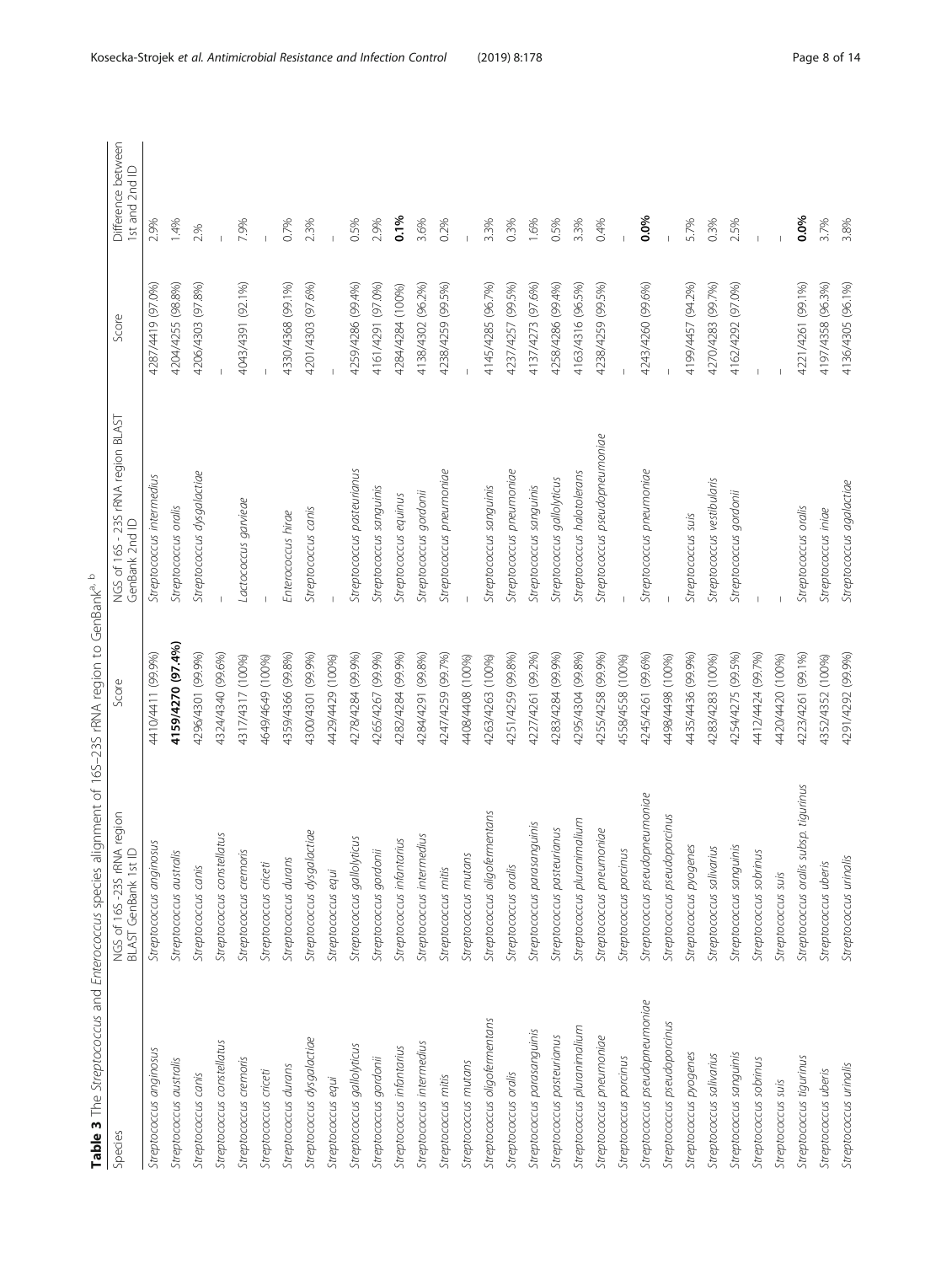| <b>Table 3</b> The Streptococcus and Ent | pecies                          | Nignment of 16S-23S rRNA region to GenBank <sup>a, b</sup> (Continued) |                                    |                  |                    |
|------------------------------------------|---------------------------------|------------------------------------------------------------------------|------------------------------------|------------------|--------------------|
|                                          | A region<br>NGS of 16S -23S rRN | Score                                                                  | NGS of 16S - 23S rRNA region BLAST | score            | Difference between |
|                                          |                                 |                                                                        | ienBank 2nd ID                     |                  | st and 2nd ID      |
|                                          | avus                            | 1263/4266 (99.9%)                                                      | rterococcus gallinarun.            | 256/4266 (99.8%) | 0.1%               |

Enterococcus casseliflavus Enterococcus casseliflavus 4263/4266 (99.9%) Enterococcus gallinarum 4256/4266 (99.8%) 0.1% Enterococcus cecorum Enterococcus cecorum 4214/4224 (99.8%) Lactobacillus plantarum 3754/4277 (88.0%) 11.8% Enterococcus durans Enterococcus durans 4311/4313 (99.9%) Enterococcus silesiacus 4083/4342 (94.0%) 5.9% Enterococcus faecium Enterococcus faecium 4377/4381 (99.9%) Enterococcus hirae 4321/4387 (98.5%) 1.4%

4263/4266 (99.9%) 4214/4224 (99.8%) 4311/4313 (99.9%) 4377/4381 (99.9%)

Enterococcus casseliflavus Enterococcus cecorum

Enterococcus cecorum

Enterococcus faecium Enterococcus durans

Enterococcus faecium Enterococcus durans

Enterococcus gallinarum Lactobacillus plantarum Enterococcus silesiacus Enterococcus hirae

11.8%  $0.1%$ 

4256/4266 (99.8%) 3754/4277 (88.0%) 4083/4342 (94.0%)

5.9% 1.4%

4321/4387 (98.5%)

|                                                                  |                                                                                                                                  | 4258/4262 (99.9%) | nterococcus wangshanyuanii                                                                                                                                                                                                                                                                                                           | 4122/4270 (96.5%) | 3.4% |
|------------------------------------------------------------------|----------------------------------------------------------------------------------------------------------------------------------|-------------------|--------------------------------------------------------------------------------------------------------------------------------------------------------------------------------------------------------------------------------------------------------------------------------------------------------------------------------------|-------------------|------|
| ۱                                                                |                                                                                                                                  | 4359/4367 (99.8%) | nterococcus durans                                                                                                                                                                                                                                                                                                                   | 1330/4368 (99.1%) | 0.7% |
| - species not included in a Tan-<br>haroh.<br>יי בעש<br>rontorn' | ֦֧֦֧֦֧֦֧֦֧֦֧֦֧ׅ֦֧֦֧֦֧֦֧֦֧֦֧֦֧֦֧֚֚֚֬֕֜֓֬֓֞֬֓֞֓֞֬֓֞֓֞֓֬֓֓֞֓֬֓֞֡֓֬֓֞֓֬֞֓֬֓֞֓֬֬֓֞֬֝֓֞֬֝֬<br>in inne<br>trantococcus sinansis +<br>しこ |                   | occus gvium. Enterococcus porcinus. Enterococcus raffinosus), there are no reference genomes available. <sup>P</sup> Species for which the NGS-based approach did<br>s, Streptococcus adjacens, Streptococcus cristatus, Streptocccus difficilis, Streptococcus downei, Streptococcus equinus, Streptococcus infantis, Streptococcus |                   |      |

ovis, Streptococcus saccharolyticus, Streptococcus sinensis, Enterococcus avium, Enterococcus porcinus, Enterococcus raffinosus), there are no reference genomes available. <sup>b</sup>Species for which the NGS-based approach did 요 Ĺ ყ<br>თ  $\frac{1}{2}$  $\ddot{\phantom{0}}$ ons, surprocesses socialism of the properties in providing the properties are indicated in bold<br>not allow the proper identification based on previously described criteria are indicated in bold not allow the proper identification based on previously described criteria are indicated in bold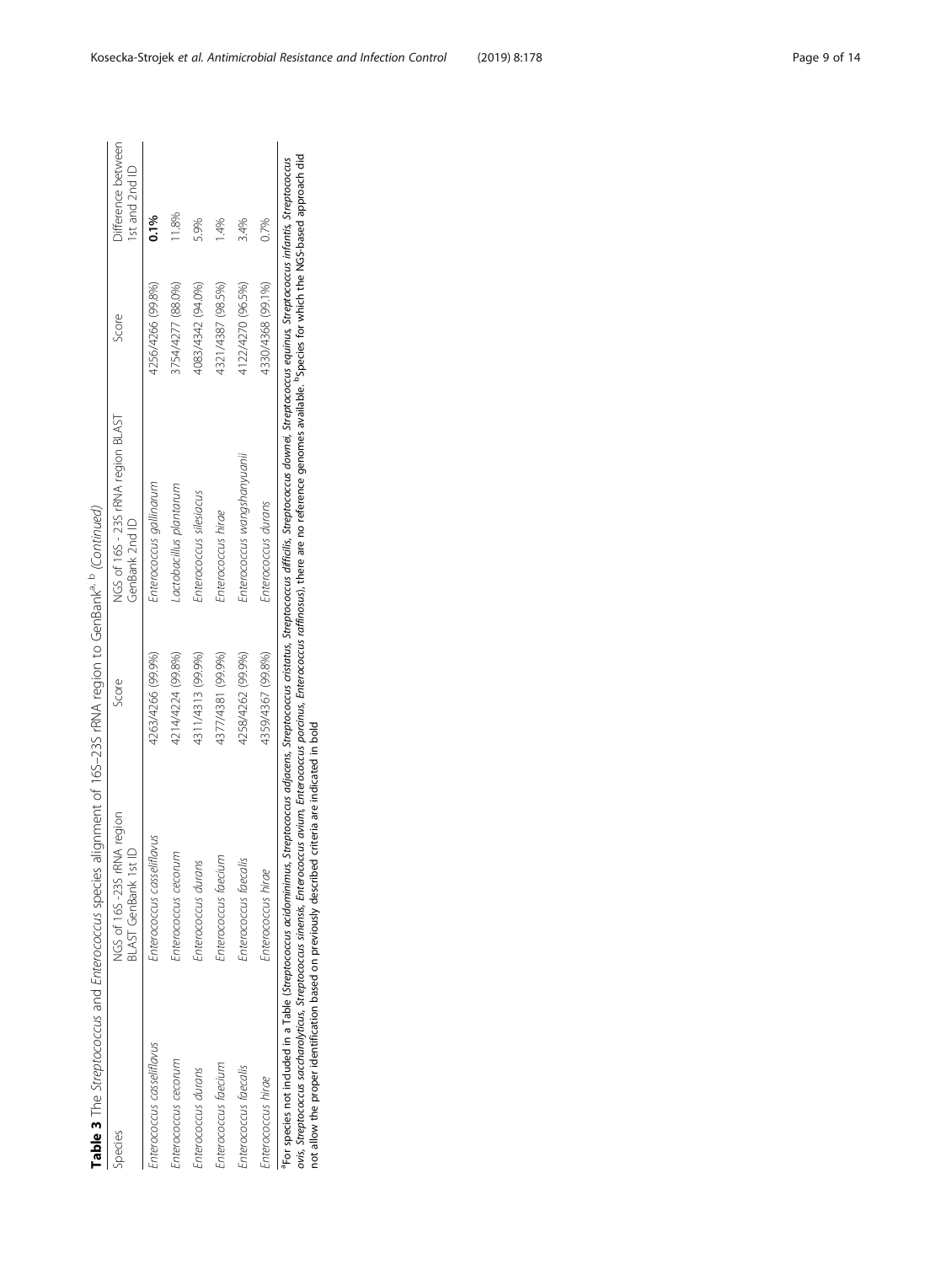|                                                                | 16S rRNA gene    | sodA gene        | tuf gene         | rpoB gene        | NGS 16S-23S<br>rRNA |
|----------------------------------------------------------------|------------------|------------------|------------------|------------------|---------------------|
| Unambiguous species identification                             | 25 species (60%) | 34 species (81%) | 39 species (93%) | 39 species (93%) | 39 species (93%)    |
| The lowest amount of nucleotides differences                   |                  |                  |                  |                  |                     |
| The highest amount of nucleotides differences                  | 228              | 176              | 205              | 186              | 1209                |
| No. of species without reference sequences<br>in the databases |                  | 8                | 9                |                  |                     |

<span id="page-9-0"></span>Table 4 Summary of the species identification, nucleotide differences range and amount of available reference sequences based on 16S rRNA, sodA, tuf and rpoB genes and 16S–23S rRNA region for Streptococcus genus

both genera 16S rRNA gene Sanger sequencing had the lowest identification potential of all the methods used.

# The identification potential of 16S rRNA, 23S rRNA genes, intergenic spacer region and 16S–23S rRNA region

We also determined the identification potential of each part of the 16S–23S rRNA region separately. Each fragment alone showed a drop in identification potential for Streptococcus species in comparison to the whole region (Table [2](#page-6-0)). The rates of identification to the species level using sequences of the 16S rRNA gene, intergenic region, 23S rRNA gene and whole 16S–23S rRNA region were 64, 71, 86 and 93%, respectively. In case of Enterococcus, the species identification potential of the intergenic spacer region was as good as the whole region and equaled 89%, and superior to that of the 16S rRNA and 23S rRNA genes, 33 and 78%, respectively.

#### **Discussion**

Because of the clinical significance and challenging taxonomy changes of Streptococcus and Enterococcus species, an accurate identification at the species level is highly desirable to permit a more precise determination of host-pathogen relationships and to better understand pathogenic potential of various streptococcal and enterococcal species. Phenotypic identification of streptococcal and enterococcal species appears to be unsatisfactory, unreliable, and irreproducible [[14,](#page-12-0) [16,](#page-12-0) [18](#page-12-0)]. This is a reason for applying genetic methods in standard microbiological diagnostics. If an unknown organism needs to be identified in a clinical sample, 16S rRNA gene sequencing is the method of choice because of the availability

of universal primers [\[34](#page-12-0)]. The 16S rRNA gene sequencing is an excellent target for most streptococcal and enterococcal species but the differentiation between the species is difficult due to the insufficient heterogeneity within the 16S rRNA gene. Most of the reports show that the discriminatory power of 16S rRNA gene sequencing is very low for closely related Streptococcus and Enterococcus species [[1,](#page-12-0) [20,](#page-12-0) [35](#page-12-0)–[37](#page-12-0)]. Moreover, some authors claim that accuracy of identification of bacterial species with 16S rRNA gene sequencing is limited by the low quality of the sequences deposited in publicly available databases [[38](#page-12-0)]. The other targeted sequencing methods do have a higher identification potential than 16S rRNA gene sequencing but are limited to only genetically related genera [[20\]](#page-12-0).

Within this study, we used a combination of four genetic targets (16S rRNA, sodA, tuf and rpoB) in order to unambiguously confirm the identification at the species level for all Streptococcus and Enterococcus strains tested. The analysis based on only one gene is not recommended because of possible gene duplication, lateral gene transfer or gene loss, which can distort the results [[39\]](#page-12-0). The Compare2Trees data showed that the topology of phylogenetic trees obtained in this study was not very similar. These findings indicated that the genes, even highly conserved rRNA genes, are subject to recombination and that these events may render species identification challenging.

This study showed that NGS of the 16S–23S rRNA region was as discriminative as  $tuf$  and  $rpoB$  genes sequencing for Streptococcus species. In case of Enterococcus, sodA, tuf and rpoB genes sequencing allowed for

Table 5 Summary of the species identification, nucleotide differences range and amount of available reference sequences based on 16S rRNA, sodA, tuf and rpoB genes and 16S–23S rRNA region for Enterococcus genus

|                                                                | 16S rRNA<br>gene   | sodA gene              | tuf gene               | rpoB gene           | NGS 16S-23S<br>rRNA |
|----------------------------------------------------------------|--------------------|------------------------|------------------------|---------------------|---------------------|
| Unambiguous species identification                             | 2 species<br>(22%) | 9 species<br>$(100\%)$ | 9 species<br>$(100\%)$ | 9 species<br>(100%) | 8 species<br>(89%)  |
| The lowest amount of nucleotides differences                   |                    |                        | 10                     |                     |                     |
| The highest amount of nucleotides differences                  | 90                 | 124                    | 114                    | 118                 | 431                 |
| No. of species without reference sequences in the<br>databases |                    |                        |                        |                     | २                   |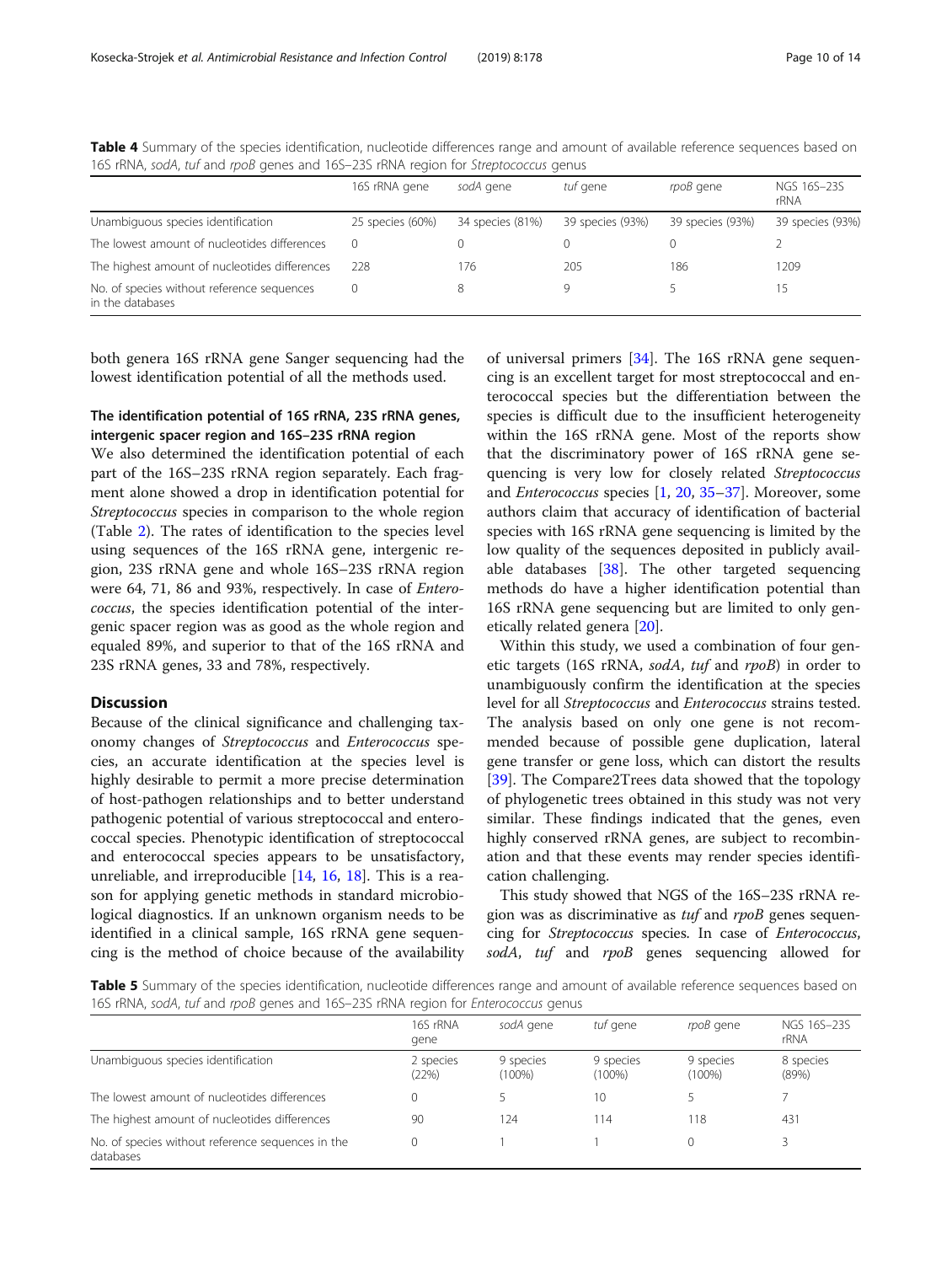identification of all species, while the NGS-based method did not allow for identification of only E. casseliflavus. Moreover, NGS of the 16S–23S rRNA region showed the same clustering like other methods. As NGS of the 16S– 23S rRNA region uses universal primers it is applicable to different genetically unrelated bacterial genera [[24](#page-12-0)].

The purpose of this study was not only to compare five sequence-based methods for streptococci and enterococci identification but primarily to develop streptococcal and enterococcal reference sequence datasets of the 16S–23S rRNA region. NGS of the 16S–23S rRNA region developed by Sabat and colleagues [\[24](#page-12-0)] provides the ability to detect microorganisms not only in samples from mixed polymicrobial colonization and infections consisting commensal microorganisms and the whole persistant microbiome. However, this method currently suffers from a lack of reference sequences in the GenBank database for many bacterial species. Before this study the 16S–23S rRNA sequences were available for 27 clinically relevant Streptococcus and 6 Enterococcus species, respectively. Our investigations allowed obtainment and deposition of the 16S–23S rRNA sequences for the next 15 streptococcal and 3 enterococcal species making identification of Streptococcus and Enterococcus species feasible. Moreover, we determined that in case of phylogenetically related species, like mitis group, the analysis of only the intergenic spacer region are not sufficient enough to precisely identify Streptococcus strains at the species level.

In order to identify strains at the species level, the reference sequence with the highest identity score needs to be found. For several Streptococcus and Enterococcus species, only one or a few reference 16S–23S rRNA sequences can be found during BLAST searches in the GenBank database. In such cases, it is possible that the sequence obtained during a study belongs to a different evolutionary cluster within a species than the reference and the nucleotide differences between them are high (more than 1%). Then, it is not possible to assign bacterial species with the identity score 99% or higher. During the current study, such instance was found only for S. australis. If more reference sequences are deposited in the genetic sequence databases, representing evolutionary diverse lineages, species will always be assigned with an identity score above 99%.

NGS of 16S–23S rRNA approach proved to be an excellent tool for identification at the species level for a great majority of Streptococcus and Enterococcus strains. Although, there were some problematic cases especially in bovis and mitis groups as the groups have undergone several reclassifications. S. infantarius was alternately classified as *S. lutetiensis* or *S. infan*tarius, finally described as the second one [\[40](#page-12-0)]. Moreover, this species is a part of S. bovis/S. equinus complex and therefore challenging to be properly identified  $[41, 42]$  $[41, 42]$  $[41, 42]$  $[41, 42]$ . In our study, in case of S. infantarius, the next closest species was S. equinus with an alignment to only one and not published genome assembly. Similar situation was for S. tigurinus which at first was a subspecies, then a separate species and in 2016 again proposed to be classified as S. oralis subsp. tigurinus [\[43](#page-13-0), [44](#page-13-0)]. As showed in results, our sequence was aligned to S. oralis subsp. tigurinus (4223/4261) and the next closest species was the sequence of unpublished S. oralis (4221/4261). For both S. *mitis* and S. *pseudopneumoniae*, the next best alignment was to S. pneumoniae. As the problems in accurate dentification of mitis group are described [[45,](#page-13-0) [46\]](#page-13-0), we believe that the increase of deposited sequences for S. mitis and S. pseudopneumoniae will allow for an unequivocal identification. It is very important to develop a well-curated database with a verification of deposited sequences in terms of proper organism identification. For now, the sequences that are not published should not be considered as reference ones. There is no previous single study with a same dataset of reference sequences for genes commonly used for streptococci and enterococci identification, so usually those sequences cannot be compared. In this study, we have not only deposited such dataset for 4 commonly used identification targets but also added a package of sequences for a new identification tool with a high identification potential.

As the NGS-based techniques allow culture free detection of a theoretically unlimited number of pathogens it is necessary to precisely identify the species. Concerning the opportunistic pathogens and those not dominating in a sample, the accurate identification indicates the correct identification of an etiological factor of the infection. Since the benchtop sequencers were introduced, the NGS is likely to become a diagnostic tool in microbiological laboratories [[47\]](#page-13-0). The NGS of 16S–23S rRNA region was developed to fill the gap between the conventional methods (culture and PCR) and metagenomics but as highlighted by Sabat et al. still suffers for the lack of reference sequences for many bacterial species. The development of Streptococcus and Enterococcus 16S–23S rRNA sequences dataset is a first step to come across this limitation. We are currently working on development of datasets for next clinically relevant genera.

The PCR-based methods as a tool for microbial identification, are superior to NGS-based methods in cost and speed. Although, when unknown bacteria needs to be identified, it is challenging to accurately choose the appropriate method as targets such as sodA, tuf or rpoB sequencing are genus-specific. The reagents and consumables costs for PCR-based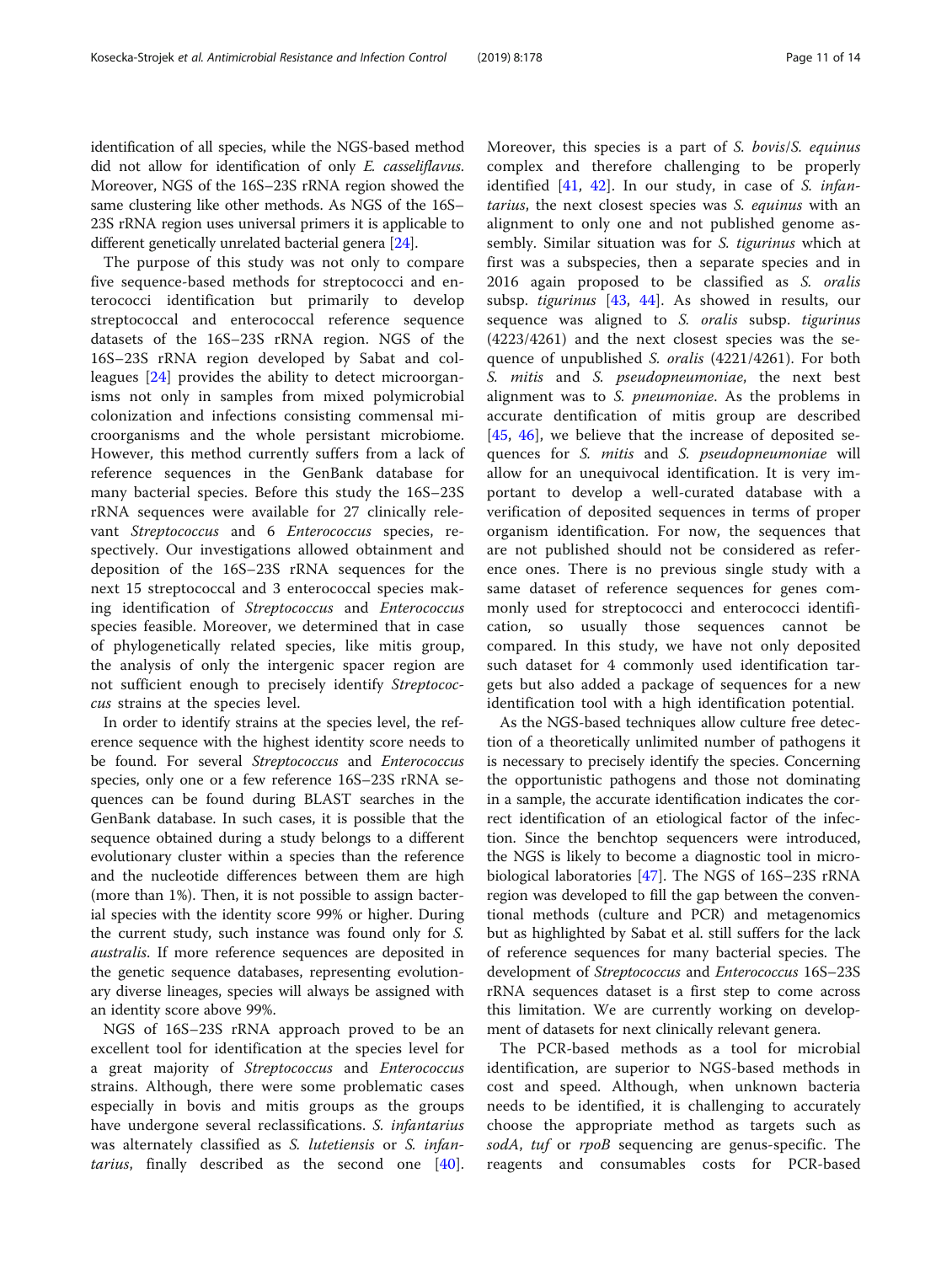<span id="page-11-0"></span>methods combined with Sanger sequencing amount to  $\sim$  10  $\epsilon$  per sample and in a turnaround time of 2 days. The costs may be higher if the first choice of the method is not correct and those methods can be applied only for pure cultures. Year by year, the NGS techniques become cheaper and currently, the total costs of all reagents and consumables for NGS of 16S–23S rRNA region amount to  $\sim$  150  $\epsilon$  per sample with a turnaround time of 6–8 days. With the NGSbased approach the whole species content can be detected within one sequencer run so no other methods need to be applied.

The rapid development of DNA sequencing techniques has allowed substantial improvement of the culture-independent identification of microbial pathogens. On the other hand, the advances in DNA sequencing techniques has allowed simultaneous investigation of millions of DNA fragments, enabling a rapid identification of all the microorganisms present in a given clinical sample. NGS-based techniques, especially NGS of the 16S rRNA gene, have been successfully applied to the comprehensive analysis of microbiomes not only from healthy people, but also from those associated with many diseases [[48](#page-13-0)–[50\]](#page-13-0). As sensitive NGS-based techniques enable accurate detection of the microbiome composition, it could lead to better understanding of the species content that might modulate growth, virulence, biofilm formation, quorum sensing, and antibiotic resistance [[51\]](#page-13-0). In any case, identification of microbiomeconstituents at the species or genera level is microbiologically not detailed enough. This is also because microbes are transmitted between hosts and have different virulence, fitness factors (e.g. tenacity), transmission power, and biological and epidemiological behavior.

# Conclusions

In conclusion, our study demonstrated a high reliability of NGS of the 16S–23S rRNA region sequencing in streptococci and enterococci identification at the species level. The method based on NGS of the 16S–23S rRNA region had undoubtedly one of the highest identification potential from all the methods used. We have developed a reference dataset of the 16S–23S rRNA region for 42 streptococcal and 9 enterococcal species, therefore, many clinically relevant streptococcal and enterococcal species can now be detected in a clinical sample. All diagnostic laboratories which have access to next generation sequencing will be able to introduce a highly precise, rapid and reliable method for identification of microorganisms and the obtained results will facilitate an unambiguous identification of many clinically significant streptococci and enterococci in all samples.

# Supplementary information

Supplementary information accompanies this paper at [https://doi.org/10.](https://doi.org/10.1186/s13756-019-0622-3) [1186/s13756-019-0622-3.](https://doi.org/10.1186/s13756-019-0622-3)

Additional file 1. Includes (i) matrixes with differences in the number of nucleotides and deletions between sequence pairs of all Sanger-based and NGS-based method, (ii) table with the length of 16S–23S rRNA region, 16S rRNA gene, intergenic spacer region and 23S rRNA region for all species, (iii) table with the intraspecies polymorphism of 16S–23S rRNA region sequence within Streptococcus and Enterococcus genera, (iv) the comparison between phylogenetic trees based on 16S–23S rRNA region and 16S rRNA, rpoB, sodA and tuf genes for both Streptococcus and Enterococcus species.

#### Abbreviations

ATCC: American Type Culture Collection; BLAST: Basic Local Alignment Search Tool; DSM: Leibniz Institute DSMZ-German Collection of Microorganisms and Cell Cultures (DSMZ); GAS: Group A Streptococcus; GBS: Group B Streptococcus; BCCM (LMG): Belgian Coordinated Collection of Microorganisms; MALDI-TOF MS: Matrix-assisted laser desorption ionization– time of flight mass spectrometry; NGS: Next generation sequencing

#### Acknowledgements

The first author was financially supported by scholarship from the Leading National Research Center (KNOW) for Faculty of Biochemistry, Biophysics and Biotechnology Jagiellonian University, Krakow, which is supported by the Ministry of Science and Higher Education in Poland. The authors are thankful to Dorota Żabicka, PhD and Ewa Sadowy, PhD from National Medicines Institute, Warsaw, Poland and Vincenzo Savini, PhD from Clinical Microbiology and Virology, Spirito Santo Hospital, Pescara, Italy for providing some Streptococcus and Enterococcus strains.

#### Authors' contributions

AJS, AMDK-S and AWF designed the project. AMDK-S and JM provided the strains with their data. MKS, VA and AJS performed the experiments. MKS and AJS carried out de novo assemblies. All authors interpreted the data. MKS and AJS wrote the manuscript. All authors reviewed the manuscript. All authors read and approved the final manuscript.

#### Funding

This project was financed by funds granted by the National Science Centre (NCN, Poland) on the basis of the decision no. UMO-2016/21/N/NZ6/00981 (for M.K.S.) and in part by the European Regional Development Fund within the EurHealth-1Health project (EU/INTERREG VA-681377 to A.J.S., V.A. and A.W.F.). The funders had no role in study design, data collection and interpretation, or the decision to submit the work for publication.

#### Availability of data and materials

The datasets generated for this study can be found in Genbank, MK330555- MK330596, MK322658-MK322666; MK330513-MK330554, MK322649- MK322657; MK322556-MK322597, MK308717-MK308725; MK322607- MK322648, MK322598-MK322606; MK322514-MK322555, MK308708- MK308716. The NGS data can be found in European Nucleotide Archive (ENA), PRJEB32803 (ERP115525).

#### Ethics approval and consent to participate

Not applicable.

#### Consent for publication

Not applicable.

#### Competing interests

The authors declare that they have no competing interests.

#### Author details

<sup>1</sup>Department of Microbiology, Faculty of Biochemistry, Biophysics and Biotechnology, Jagiellonian University, Krakow, Poland. <sup>2</sup>Department of Medical Microbiology, University of Groningen, University Medical Center Groningen, Groningen, The Netherlands. <sup>3</sup> Department of Medical Microbiology, Certe, Groningen, The Netherlands.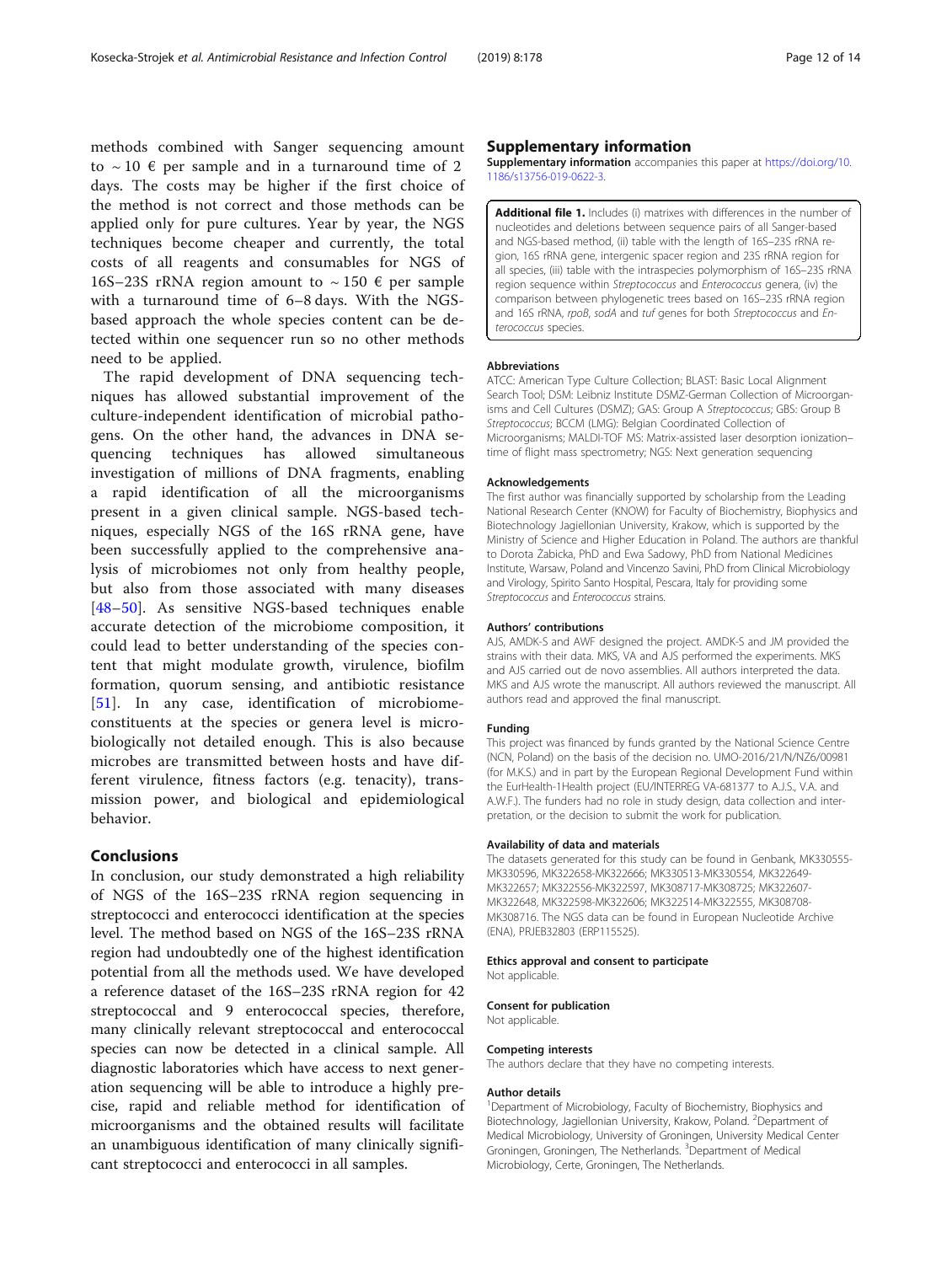#### <span id="page-12-0"></span>Received: 4 February 2019 Accepted: 9 October 2019 Published online: 15 November 2019

#### References

- 1. Lal D, Verma M, Lal R. Exploring internal features of 16S rRNA gene for identification of clinically relevant species of the genus Streptococcus. Ann Clin Microbiol Antimicrob. 2011;10:28.
- 2. Köhler W. The present state of species within the genera Streptococcus and Enterococcus. Int J Med Microbiol. 2007;297(3):133–50.
- 3. Gao XY, Zhi XY, Li HW, Klenk HP, Li WJ. Comparative genomics of the bacterial genus Streptococcus illuminates evolutionary implications of species groups. PLoS One. 2014;9(6):e101229.
- 4. Thompson CC, Emmel VE, Fonseca EL, Marin MA, Vicente ACP. Streptococcal taxonomy based on genome sequence analyses. F1000Res. 2013;2:67.
- 5. Krzyściak W, Pluskwa KK, Jurczak A, Kościelniak D. The pathogenicity of the Streptococcus genus. Eur J Clin Microbiol Infect Dis. 2013;32(11):1361–76.
- 6. Hardie JM, Whiley RA. The genus Streptococcus. In: Wood BJB, Holz-apfel WH, editors. The genera of lactic acid bacteria, vol. 2: Springer US, NY, USA; 1995. p. 55–124. eBook ISBN 978-1-4615-5817-0
- 7. Maisey HC, Doran KS, Nizet V. Recent advances in understanding the molecular basis of group B Streptococcus virulence. Expert Rev Mol Med. 2008;10:e27.
- Kawamura Y, Hou XG, Sultana F, Miura H, Ezaki T. Determination of 16S rRNA sequences of Streptococcus mitis and Streptococcus gordonii and phylogenetic relationships among members of the genus Streptococcus. Int J Syst Bacteriol. 1995;45(2):406–8.
- Parks T, Barrett L, Jones N. Invasive streptococcal disease: a review for clinicians. Br Med Bull. 2015;115(1):77–89.
- 10. Facklam R. What happened to the streptococci: overview of taxonomic and nomenclature changes. Clin Microbiol Rev. 2002;15(4):613–30.
- 11. Pãosinho A, Azevedo T, Alves JV, Costa IA, Carvalho G, Peres SR, Baptista T, Borges F, Mansinho K. Acute pyelonephritis with bacteremia caused by Enterococcus hirae: a rare infection in humans. Case Rep Infect Dis. 2016; 2016:4698462.
- 12. Kenzaka T, Takamura N, Kumabe A, Takeda K. A case of subacute infective endocarditis and blood access infection caused by Enterococcus durans. BMC Infect Dis. 2013;13:594.
- 13. Asadian M, Sadeghi J, Rastegar Lari A, Razavi S, Hasannejad Bibalan M, Talebi M. Antimicrobial resistance pattern and genetic correlation in Enterococcus faecium isolated from healthy volunteers. Microb Pathog. 2016;92:54–9.
- 14. Isaksson J, Rasmussen M, Nilson B, Stadler LS, Kurland S, Olaison L, Ek E, Herrmann B. Comparison of species identification of endocarditis associated viridans streptococci using rnpB genotyping and 2 MALDI-TOF systems. Diagn Microbiol Infect Dis. 2015;81(4):240–5.
- 15. Karlsson R, Gonzales-Siles L, Gomila M, Busquets A, Salvà-Serra F, Jaén-Luchoro D, Jakobsson HE, Karlsson A, Boulund F, Kristiansson E, Moore ERB. Proteotyping bacteria: characterization, differentiation and identification of pneumococcus and other species within the Mitis group of the genus Streptococcus by tandem mass spectrometry proteomics. PLoS One. 2018; 13(12):e0208804.
- 16. Singhal N, Kumar M, Kanaujia PK, Virdi JS. MALDI-TOF mass spectrometry: an emerging technology for microbial identification and diagnosis. Front Microbiol. 2015;6:791.
- 17. Angeletti S, Lorino G, Gherardi G, Battistoni F, De Cesaris M, Dicuonzo G. Routine molecular identification of enterococci by gene-specific PCR and 16S ribosomal DNA sequencing. J Clin Microbiol. 2001;39(2):794–7.
- 18. Angeletti S, Dicuonzo G, Avola A, Crea F, Dedej E, Vailati F, Farina C, De Florio L. Viridans group streptococci clinical isolates: MALDI-TOF mass spectrometry versus gene sequence-based identification. PLoS One. 2015; 10(3):e0120502.
- 19. Hoshino T, Fujiwara T, Kilian M. Use of phylogenetic and phenotypic analyses to identify nonhemolytic streptococci isolated from bacteremic patients. J Clin Microbiol. 2005;43(12):6073–85.
- 20. Li X, Xing J, Li B, Wang P, Liu J. Use of tuf as a target for sequence-based identification of gram-positive cocci of the genus Enterococcus, Streptococcus, coagulase-negative Staphylococcus, and Lactococcus. Ann Clin Microbiol Antimicrob. 2012;11:31.
- 21. Baker GC, Smith JJ, Cowan DA. Review and re-analysis of domain-specific 16S primers. J Microbiol Methods. 2003;55(3):541–55.
- 22. Galloway-Peña J, Sahasrabhojane P, Tarrand J, Han XY, Shelburne SA. GyrB polymorphisms accurately assign invasive viridans group streptococcal species. J Clin Microbiol. 2014;52(8):2905–12.
- 23. Sabat AJ, Budimir A, Nashev D, Sá-Leão R, van Dijl J, Laurent F, Grundmann H, Friedrich AW. ESCMID Study Group of Epidemiological Markers (ESGEM). Overview of molecular typing methods for outbreak detection and epidemiological surveillance. Euro Surveill. 2013;18(4):20380.
- 24. Sabat AJ, van Zanten E, Akkerboom V, Wisselink G, van Slochteren K, de Boer RF, Hendrix R, Friedrich AW, Rossen JWA, Kooistra-Smid AMDM. Targeted next-generation sequencing of the 16S-23S rRNA region for culture-independent bacterial identification - increased discrimination of closely related species. Sci Rep. 2017;7(1):3434.
- 25. Woo PC, Leung AS, Leung KW, Yuen KY. Identification of slide coagulase positive, tube coagulase negative Staphylococcus aureus by 16S ribosomal RNA gene sequencing. Mol Pathol. 2001;54(4):244–7.
- 26. Poyart C, Quesne G, Coulon S, Berche P, Trieu-Cuot P. Identification of streptococci to species level by sequencing the gene encoding the manganese-dependent superoxide dismutase. J Clin Microbiol. 1998;36(1):  $41 - 7$
- 27. Ke D, Picard FJ, Martineau F, Ménard C, Roy PH, Ouellette M, Bergeron MG. Development of a PCR assay for rapid detection of enterococci. J Clin Microbiol. 1999;37(11):3497–503.
- 28. Drancourt M, Roux V, Fournier PE, Raoult D. rpoB gene sequence-based identification of aerobic gram-positive cocci of the genera Streptococcus, Enterococcus, Gemella, Abiotrophia, and Granulicatella. J Clin Microbiol. 2004;42(2):497–504.
- 29. Larkin MA, Blackshields G, Brown NP, Chenna R, McGettigan PA, McWilliam H, Valentin F, Wallace IM, Wilm A, Lopez R, Thompson JD, Gibson TJ, Higgins DG. Clustal W and Clustal X version 2.0. Bioinformatics. 2007;23(21): 2947–8.
- 30. Saitou N, Nei M. The neighbor-joining method: a new method for reconstructing phylogenetic trees. Mol Biol Evol. 1987;4:406–25.
- 31. Tamura K, Nei M, Kumar S. Prospects for inferring very large phylogenies by using the neighbor-joining method. Proc Natl Acad Sci U S A. 2004;101(30): 11030–5.
- 32. Kumar S, Stecher G, Tamura K. MEGA7: molecular evolutionary genetics analysis version 7.0 for bigger datasets. Mol Biol Evol. 2016;33(7):1870–4.
- 33. Nye TMW, Liò P, Gilks WR. A novel algorithm and web-based tool for comparing two alternative phylogenetic trees. Bioinformatics. 2006;22:117–9.
- 34. Clarridge JE 3rd. Impact of 16S rRNA gene sequence analysis for identification of bacteria on clinical microbiology and infectious diseases. Clin Microbiol Rev. 2004;17(4):840–62.
- 35. Woo PC, Teng JL, Wu JK, Leung FP, Tse H, Fung AM, Lau SK, Yuen KY. Guidelines for interpretation of 16S rRNA gene sequence-based results for identification of medically important aerobic gram-positive bacteria. J Med Microbiol. 2009;58(Pt 8):1030–6.
- 36. Teles C, Smith A, Ramage G, Lang S. Identification of clinically relevant viridans group streptococci by phenotypic and genotypic analysis. Eur J Clin Microbiol Infect Dis. 2011;30(2):243–50.
- 37. Moore DF, Zhowandai MH, Ferguson DM, McGee C, Mott JB, Stewart JC. Comparison of 16S rRNA sequencing with conventional and commercial phenotypic techniques for identification of enterococci from the marine environment. J Appl Microbiol. 2006;100(6):1272–81.
- 38. Becker K, Harmsen D, Mellmann A, Meier C, Schumann P, Peters G, von Eiff C. Development and evaluation of a quality-controlled ribosomal sequence database for 16S ribosomal DNA-based identification of Staphylococcus species. J Clin Microbiol. 2004;42(11):4988–95.
- 39. Stackebrandt E, Frederiksen W, Garrity GM, Grimont PA, Kämpfer P, Maiden MC, Nesme X, Rosselló-Mora R, Swings J, Trüper HG, Vauterin L, Ward AC, Whitman WB. Report of the ad hoc committee for the re-evaluation of the species definition in bacteriology. Int J Syst Evol Microbiol. 2002;52(Pt 3):1043–7.
- 40. Beck M, Frodl R, Funke G. Comprehensive study of strains previously designated Streptococcus bovis consecutively isolated from human blood cultures and emended description of Streptococcus gallolyticus and Streptococcus infantarius subsp. coli. J Clin Microbiol. 2008;46(9):2966–72.
- 41. Schlegel L, Grimont F, Ageron E, Grimont PA, Bouvet A. Reappraisal of the taxonomy of the Streptococcus bovis/Streptococcus equinus complex and related species: description of Streptococcus gallolyticus subsp. gallolyticus subsp. nov., S. gallolyticus subsp. macedonicus subsp. nov. and S. gallolyticus subsp. pasteurianus subsp. nov. Int J Syst Evol Microbiol. 2003; 53(Pt 3):631–45.